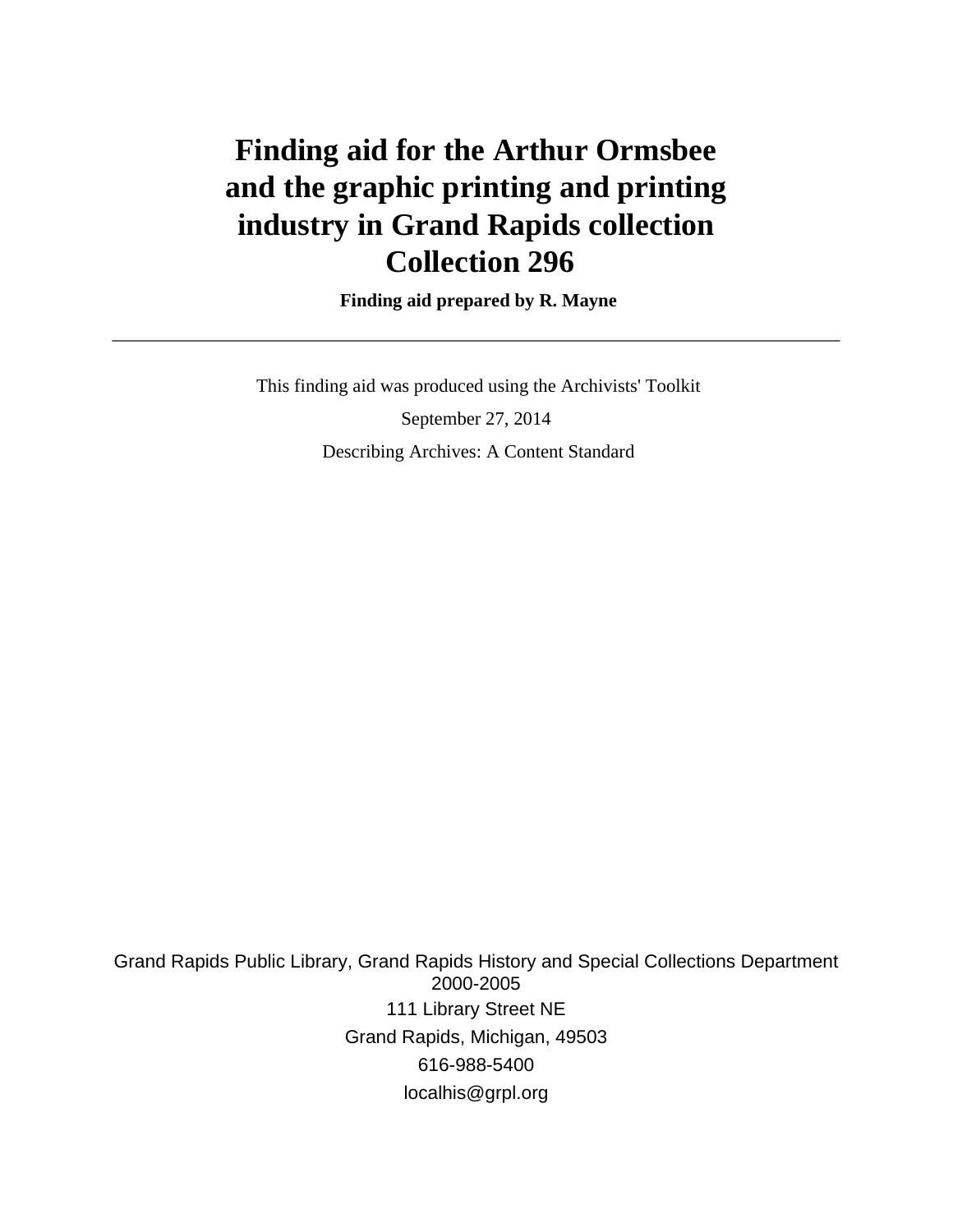# **Table of Contents**

 $\overline{\phantom{a}}$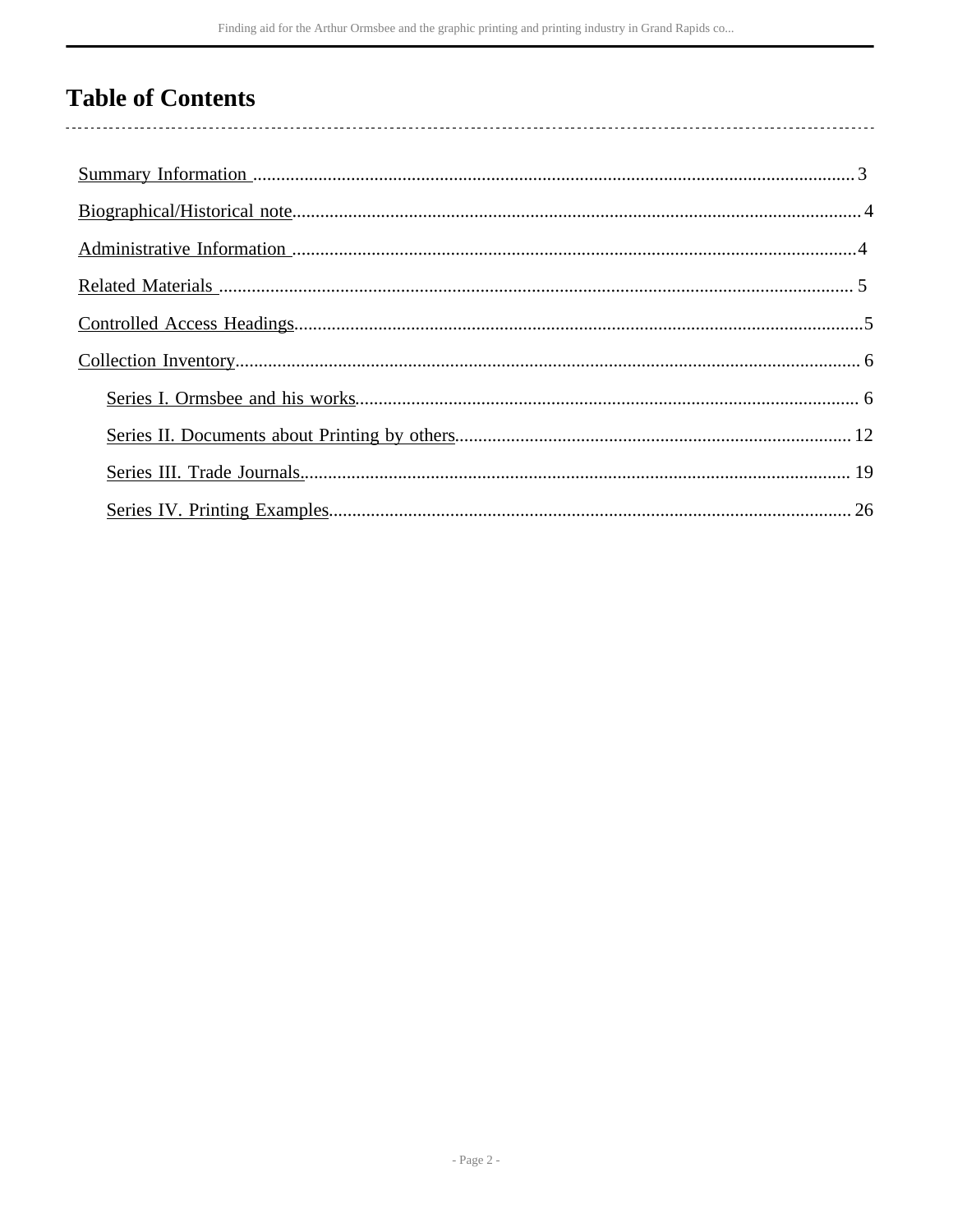# <span id="page-2-0"></span>**Summary Information**

| <b>Repository</b> | Grand Rapids Public Library, Grand Rapids History and Special<br><b>Collections Department</b>                                                                                                                                                                                                                                                                                                                                                                                                                                                                                                                                              |
|-------------------|---------------------------------------------------------------------------------------------------------------------------------------------------------------------------------------------------------------------------------------------------------------------------------------------------------------------------------------------------------------------------------------------------------------------------------------------------------------------------------------------------------------------------------------------------------------------------------------------------------------------------------------------|
| <b>Creator</b>    | Ormsbee, Arthur E, 1887-1971                                                                                                                                                                                                                                                                                                                                                                                                                                                                                                                                                                                                                |
| <b>Title</b>      | Arthur Ormsbee and the graphic and printing industry in Grand Rapids<br>collection                                                                                                                                                                                                                                                                                                                                                                                                                                                                                                                                                          |
| <b>Date</b>       | 1930s-1980s                                                                                                                                                                                                                                                                                                                                                                                                                                                                                                                                                                                                                                 |
| <b>Extent</b>     | 8.2 Linear feet                                                                                                                                                                                                                                                                                                                                                                                                                                                                                                                                                                                                                             |
| Language          | English                                                                                                                                                                                                                                                                                                                                                                                                                                                                                                                                                                                                                                     |
| <b>Abstract</b>   | Arthur E. Ormsbee (1887-1971) was the owner of Commonwealth<br>Printing Co. in Grand Rapids, Michigan and a leader in the printing<br>industry. He was active in local, regional and national professional<br>organizations and was an advocate for graphic arts education. His<br>1936 publication, "This Printing Business" has been referred to as the<br>'Gettysburg address of printing' and has been widely reprinted. This<br>collection includes Ormsbee's speeches and writings, as well as a few<br>photographs, trade journals, scrapbooks, writings on printing by others and<br>examples of graphic products and publications. |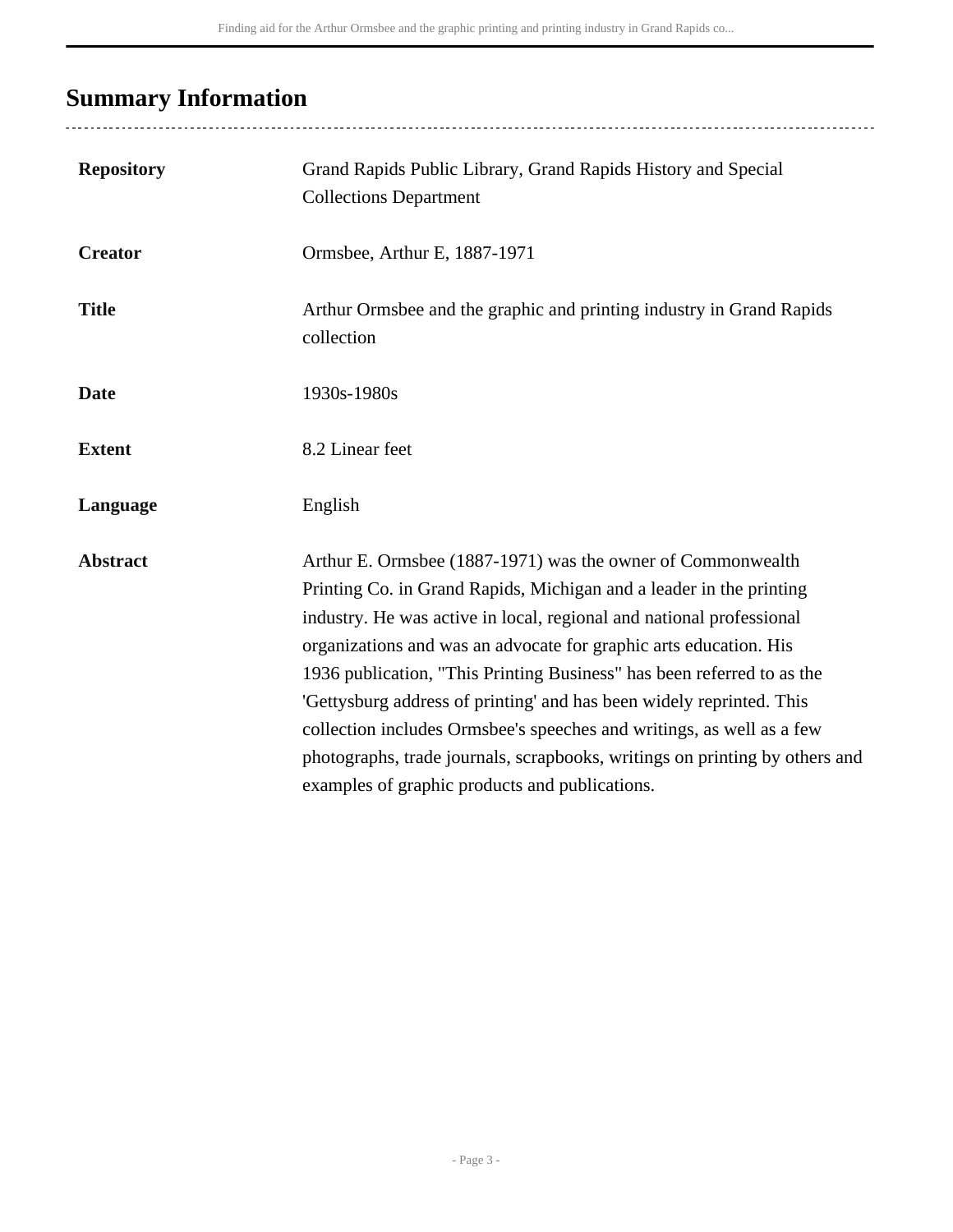# <span id="page-3-0"></span>**Biographical/Historical note**

Arthur E. Ormsbee retired from the Commonwealth Printing Co. in 1955 after 38 years in the printing business. In 1952, he had been named the Outstanding Craftsman of the Grand Rapids Club of Printing House Craftman, 5th District (Michigan, Indiana, Ohio, Kentucky and Pennsylvania). In May 1964, at the age of 76, he was further honored by the local club with "Arthur Ormsbee Night." At that time he was engaged in the activity of setting up the 19th century printing shop at the Grand Rapids Public Museum. His collection of incunabula was given to the Museum in 1966.

Ormsbee was born in Beloit, Iowa Sept 2, 1887. He moved with his parents to Montpelier, Vermont before his first birthday. His formal schooling ended at 13 when he went to work at the Vermont Waterman News in Montpelier. There he learned to set type, working 26 hours a week for \$2.50 a week. At 15, in 1903 he left Montpelier, and traveled the country, ending up in Grand Rapids in 1908. He was employed at various plants, working for Dean Hicks Printing for four years, then Dickinson Brother for three years.

On May 14, 1912 he was married but they had no children. He was a member of St. Alphonsus Parish, the YMCA, and the Community Chest.

In 1915 he partnered with Linke-Santter Printing Co., purchasing four printing plants including the Martin Wurzburg plant in 1917. This plant, then on lower Monroe Ave., was the location of the new Commonwealth Printing Co. In 1928, the plant moved to the Leonard Building, 31 Ottawa Ave.

Ormsbee celebrated his 50th anniversary in the printing business November 20, 1950. He was a charter and active member of the Printing House Craftmen organization in Grand Rapids, serving in that association from the 1930s. He wrote and spoke extensively on printing history and published a history of the Grand Rapids printing industry for the 100th local anniversary. His booklet "This Printing Business" has been referred to as "The Gettysburg Address of Printing," and distributed widely among national printing organizations and trade journals. Ormsbee was active in other local, regional and national organizations, including United Typothetae, the Graphic Arts Associations, the National Graphic Arts Education Assoc., and American Institute of Graphic Arts.

Ormsbee advised several area colleges and universities on printing education, among them Davis Technical School, Grand Rapids Junior College and Ferris State University, including the preparation of curriculum materials.

Ormsbee died at the age of 82, on Aug. 21, 1971.

# <span id="page-3-1"></span>**Administrative Information**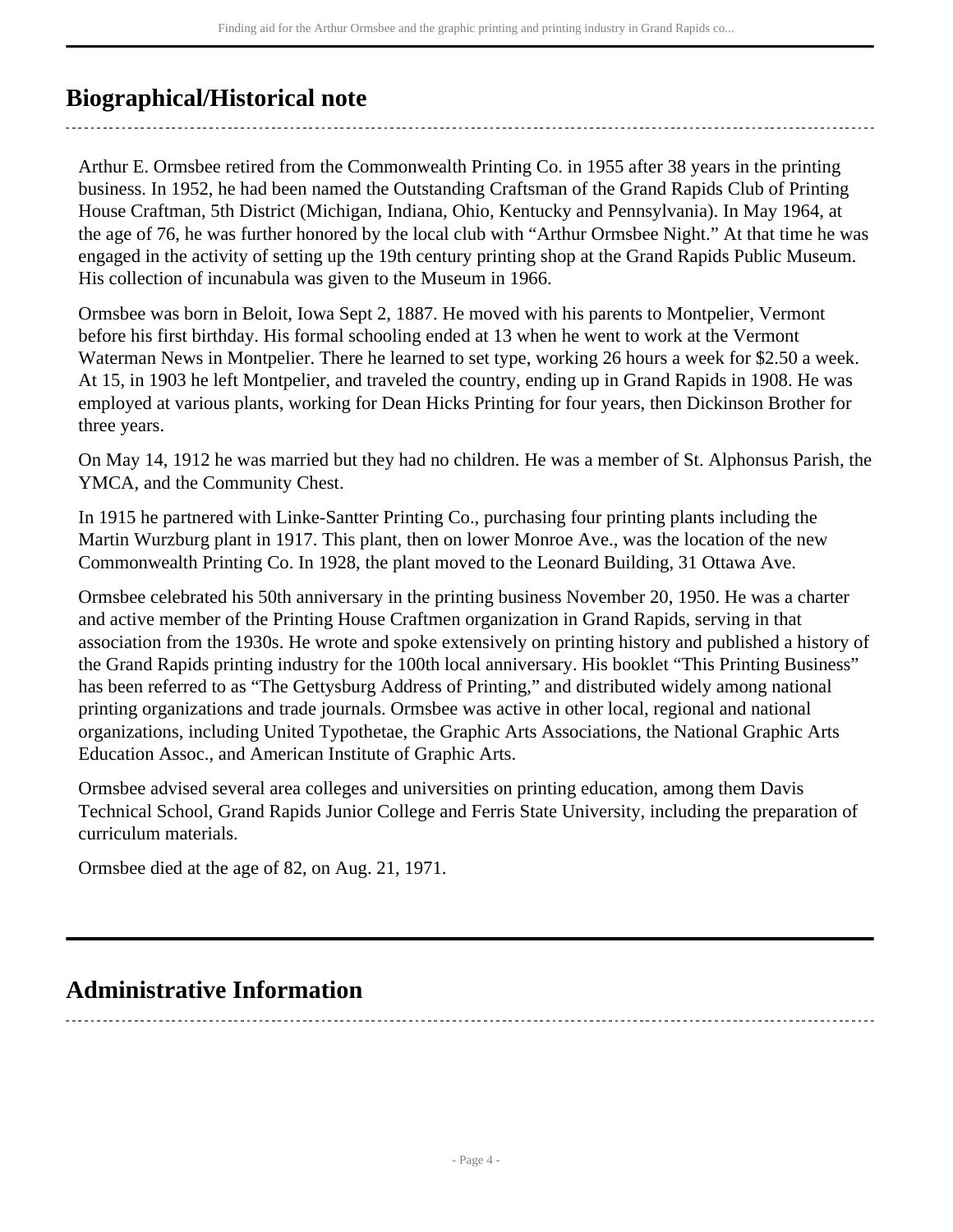#### **Publication Information**

Grand Rapids Public Library, Grand Rapids History and Special Collections Department 2000-2005

#### **Immediate Source of Acquisition note**

Robert Faulhaber and Arthur Ormsbee, accession numbers 1986.458, 1987.069 (1987.038?) and 00. [5087].1.

#### **Processing Information note**

The bulk of this collection is from accession 1986.458, and these items are given in the finding aid without the addition of the accession number. Items added from the smaller accession 1987.069, or any subsequent additions, are indicated by the accession number accompanying the item in the description.

# <span id="page-4-0"></span>**Related Materials**

#### **Related Archival Materials note**

Coll. 289, Greater Grand Rapids Publishers & Publishing Collection

## <span id="page-4-1"></span>**Controlled Access Headings**

#### **Geographic Name(s)**

• Grand Rapids (Mich.) -- History

#### **Subject(s)**

- Graphic arts -- United States -- History
- Printing -- United States -- History
- Printing industry -- Michigan -- Grand Rapids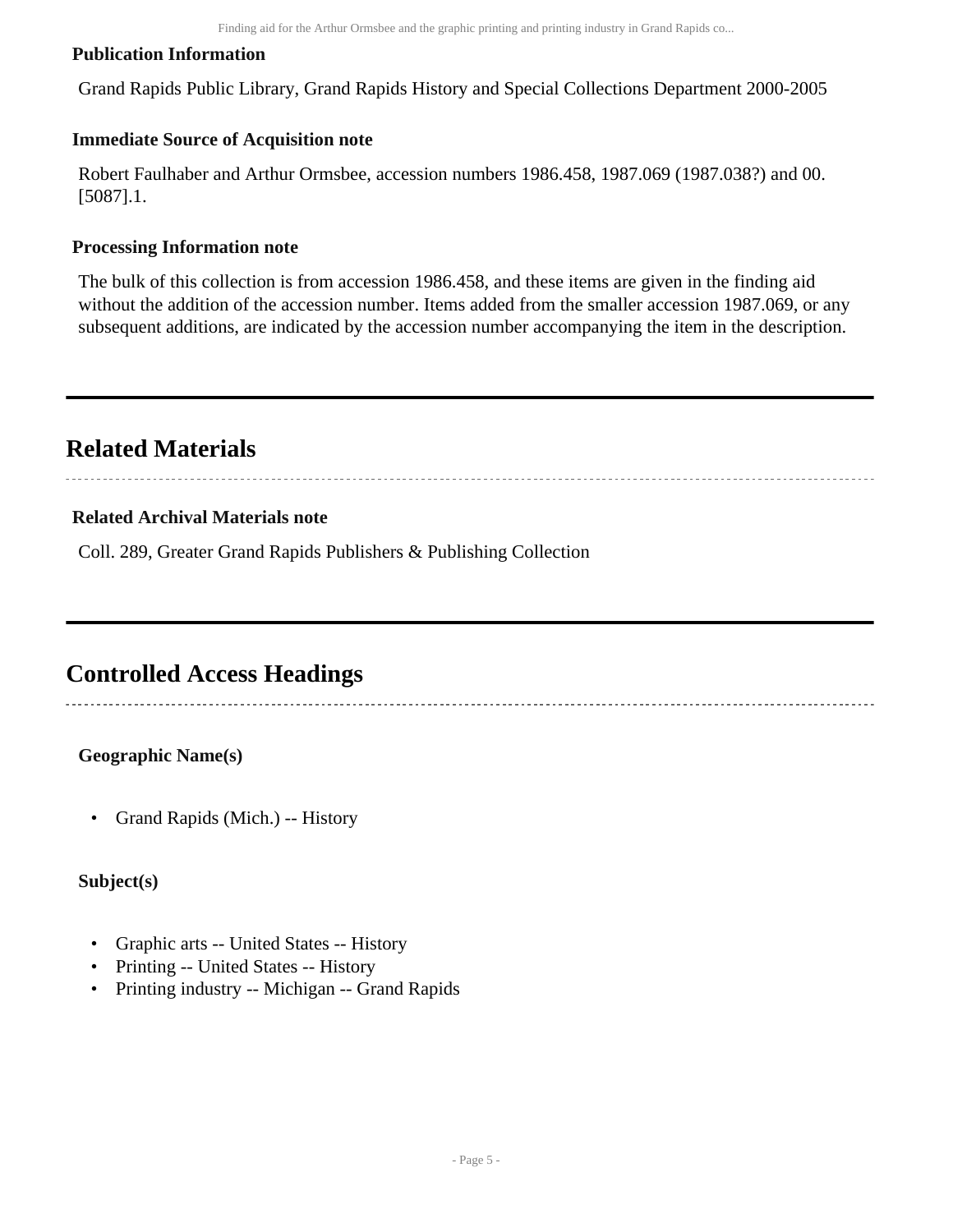# <span id="page-5-0"></span>**Collection Inventory**

#### <span id="page-5-1"></span>**Series I. Ormsbee and his works**

#### **Scope and Contents note**

Primarily writings by Ormsbee about the printing industry. Many also serve as examples of printing. Some give insights into the man himself.

#### **Biographical**

|                                                                                                                                                                                                 |              | <b>Box</b>    |
|-------------------------------------------------------------------------------------------------------------------------------------------------------------------------------------------------|--------------|---------------|
| OVE [Clipping] GR Herald. Nov. 22, 1953. "He has choice Collection of Early Paintings<br>[sic, printing?] $[1987.069]$                                                                          |              | 11            |
|                                                                                                                                                                                                 | <b>Box</b>   | <b>Folder</b> |
| [Clipping] GR Press, May 3, 1951, RE copy of Gutenberg Bible page<br>given to GRPL. [Location unknown]                                                                                          | $\mathbf{1}$ | 1             |
| [Resume] Header: The International Association of Printing House<br>Craftsmen, Inc. 1953 International Printing Week Committee  Ormsbee<br>Began printing career in 1900 at Montpelier, Vermont | 1            | 1             |
| Arthur E. Ormsbee letterhead, with biographical notes "Born in Beloit,<br>Iowa, Sept. 2, 1887 "                                                                                                 | 1            | 1             |
| <b>Certificates</b>                                                                                                                                                                             |              |               |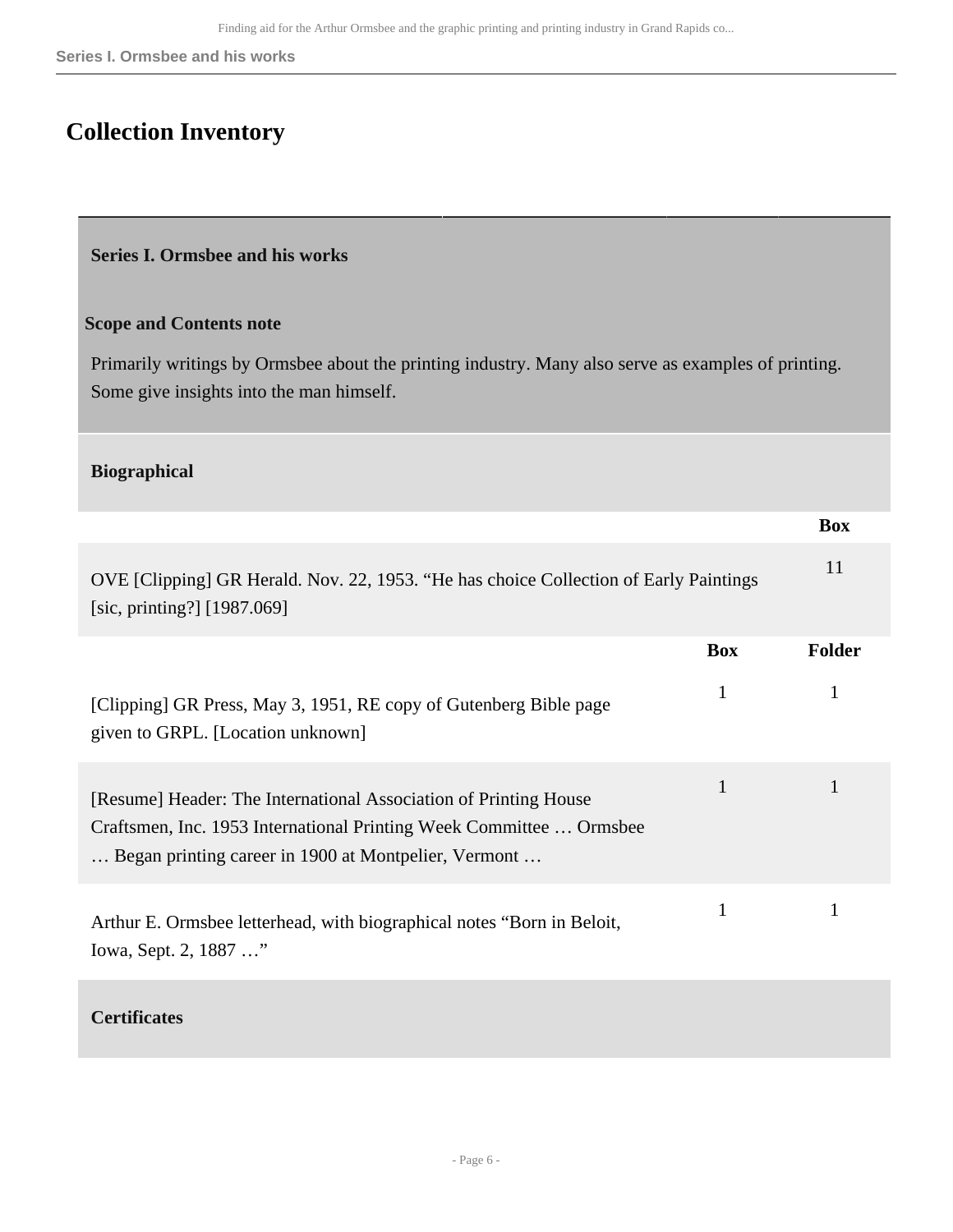**Scrapbooks**

|                                                                                                                                                         | <b>Box</b>   | <b>Folder</b>  |
|---------------------------------------------------------------------------------------------------------------------------------------------------------|--------------|----------------|
| Ferris Institute Diploma for Ormsbee "Officially Retire" June 3, 1955.                                                                                  | $\mathbf{1}$ | $\overline{2}$ |
| The Grand Rapids Public Museum, for Ormsbee, in appreciation of<br>Personal Volunteer Services Contributed  Pioneer Days Demonstrator,<br>May 29, 1963. | $\mathbf{1}$ | $\overline{2}$ |
| <b>Scrapbooks</b>                                                                                                                                       |              |                |
|                                                                                                                                                         |              | <b>Box</b>     |
| 3 scrapbooks, including Ormsbees writings, organizational ephemera, trade journals, etc.<br>similar to, or the same, as the materials described below.  |              | 13             |
| <b>Speeches</b>                                                                                                                                         |              |                |
|                                                                                                                                                         |              | <b>Box</b>     |
| Talk before Boys of Union School under title of "The Importance of Printing" / read by<br>Lee Mulnix, Dec. 8, 1937.                                     |              | $\mathbf{1}$   |
| Craftsmen Club, Oct. 13, 1938. "The Grand Rapids printers join many of the other groups                                                                 |              | $\mathbf{1}$   |
| " before the educators group inc. Mr. Koster of the Board of Education." Nov. 1, 1938.<br>"It may be that Mr. Frazee and Mr. Reigh "                    |              | $\mathbf{1}$   |
| Cylinder Group. Nov. 7, 1938. "When you gentlemen appointed a committee to study<br>printing vocational training in the schools                         |              | $\mathbf{1}$   |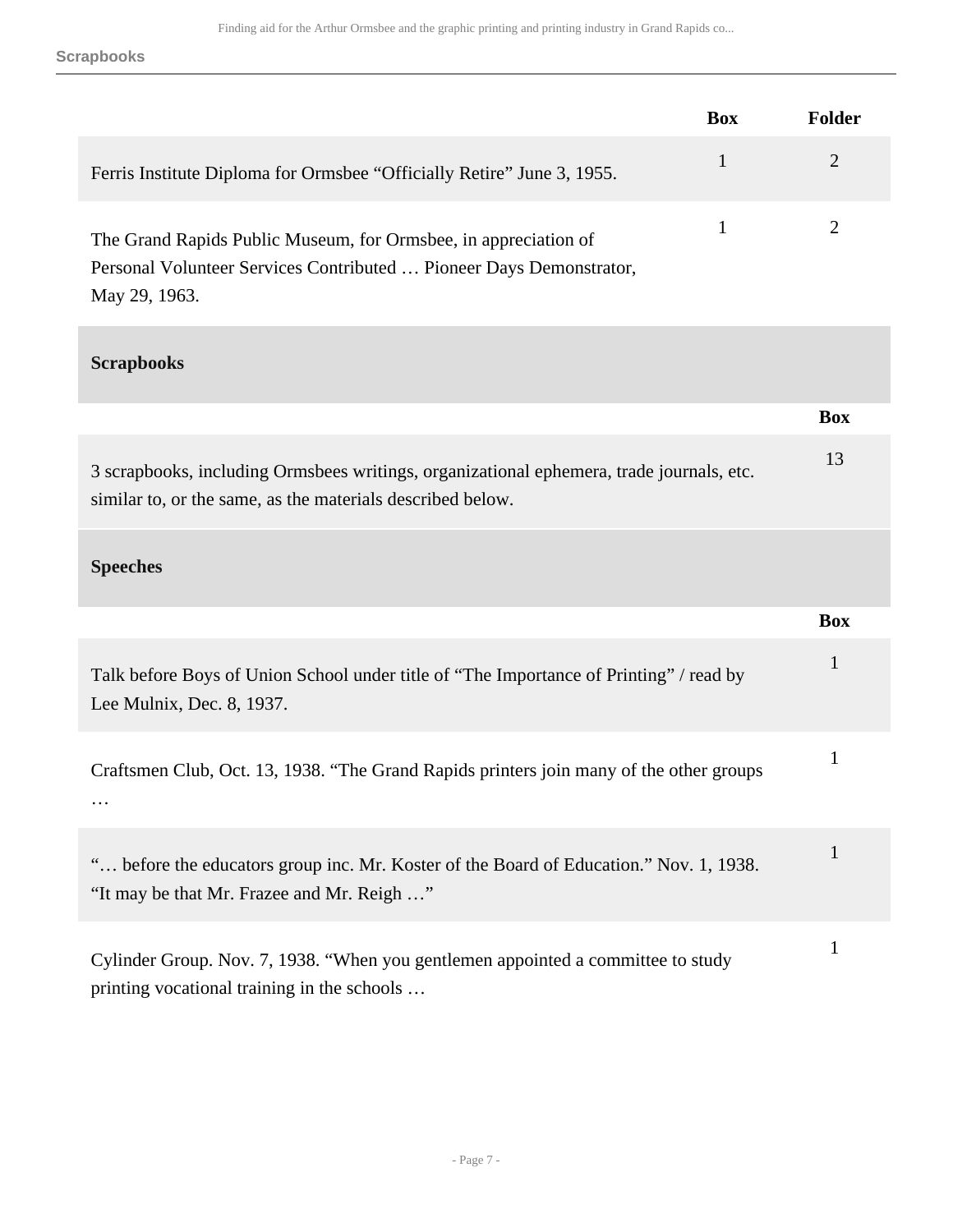| Board of Education. March 15, 1939. "The Grand Rapids printers  Graphic Arts<br>Association                                                                                                                                         | 1             |
|-------------------------------------------------------------------------------------------------------------------------------------------------------------------------------------------------------------------------------------|---------------|
| Graphic Arts Assoc. Apr. 1, 1940. "When this Committee was first appointed, and we<br>informed the schools                                                                                                                          | 1             |
| Eulogy to Retiring Printer Claude Jaqua. Given before the Graphic Arts Association of<br>Grand Rapids Sept. 27, 1944 / by Arthur E. Ormsbee.                                                                                        | 1             |
| Franklin  the Printing Story. 1952 Cleveland, 1954 Dayton, 1957 Springfield.                                                                                                                                                        | $\mathbf{1}$  |
| Address by Arthur Ormsbee before the Graphic Arts Assoc., May 5, 1964. $(2) + Original$<br>typed copies with hand note of "Fall of $1962$ " (3+? Documents)                                                                         | 1             |
| "History of Beginnings  1947 Pittsburg, 1949 Columbus "                                                                                                                                                                             | 1             |
| Members of the Faculty of Ferris State College. Fellow Craftsmen:  Apr. 12, 1973 (2)<br>copies.                                                                                                                                     | 1             |
| <b>Bonus Homo</b>                                                                                                                                                                                                                   | 1             |
| Craftsman Club on Ormsbee Night. "Back in Earlier Days                                                                                                                                                                              |               |
| <b>Box</b>                                                                                                                                                                                                                          | <b>Folder</b> |
| $\mathbf{1}$<br>Prepared for Philadelphia talk, not the final form-- Pencil note ID: "This<br>year, nineteen-hundred forty, marks the Five-hundredth Anniversary of<br>Printing from the Movable Types. " 12 pages. N.d. [1987.069] | 1             |
|                                                                                                                                                                                                                                     | <b>Box</b>    |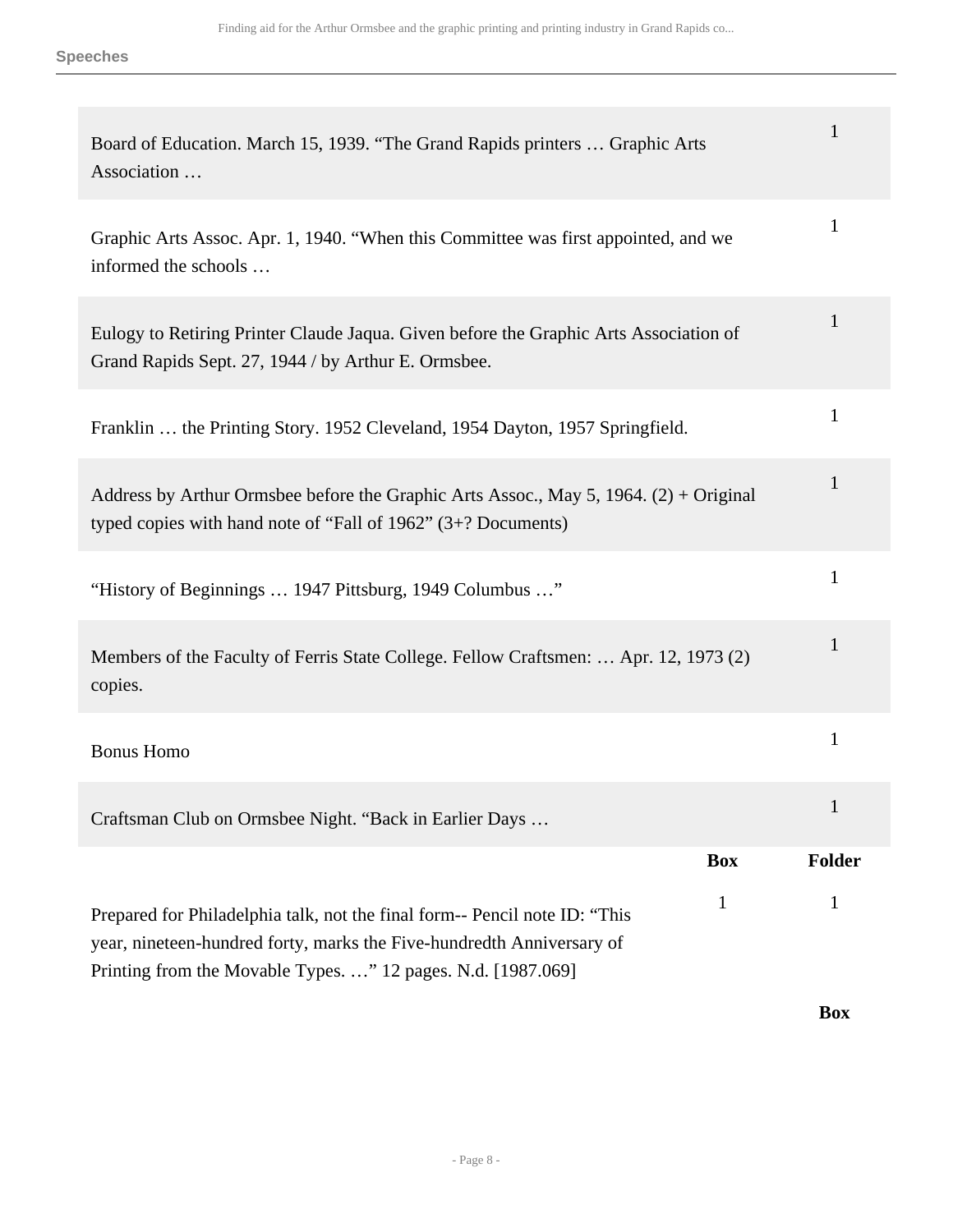**Unpublished Documents**

| "Teb. Education Week "—pencil note, last page: "This Committee has so far been<br>known as the 'Printing Apprenticeship Committee'  n.d.                                                                                                                  |              |
|-----------------------------------------------------------------------------------------------------------------------------------------------------------------------------------------------------------------------------------------------------------|--------------|
| <b>Unpublished Documents</b>                                                                                                                                                                                                                              |              |
|                                                                                                                                                                                                                                                           | <b>Box</b>   |
| Civilisation's Dependency Upon Printing : a lecture / by Arthur E. Ormsbee,<br>Commonwealth Printing Co., G.R., n.d. 23+ pgs.                                                                                                                             | 1            |
| Early Printing in Michigan. 1 pg. On Ormsbee letterhead.                                                                                                                                                                                                  | 1            |
| "For Glendon Probbery, Providence \$75.00".                                                                                                                                                                                                               | $\mathbf{1}$ |
| The Printing Centennial [course lecture or publication manuscript]                                                                                                                                                                                        | $\mathbf{1}$ |
| Miscellaneous typed pages. 4, various numbers                                                                                                                                                                                                             | $\mathbf{1}$ |
| <b>Publications</b>                                                                                                                                                                                                                                       |              |
|                                                                                                                                                                                                                                                           | <b>Box</b>   |
| 'Bonus Homo' – Even to this Day / by Arthur E. Ormsbee. Source and date unknown                                                                                                                                                                           | 1            |
| One Hundred Years of Printing in Grand Rapids, 1837-1937 / written and published in<br>connection with the Centennial Celebration and Exhibition conducted by the Graphic Arts<br>Association of Grand Rapids, Apr. 14-17, 1937. c. 1; c. 2 - 00.[5087].1 | 3            |
| <b>Box</b>                                                                                                                                                                                                                                                | Folder       |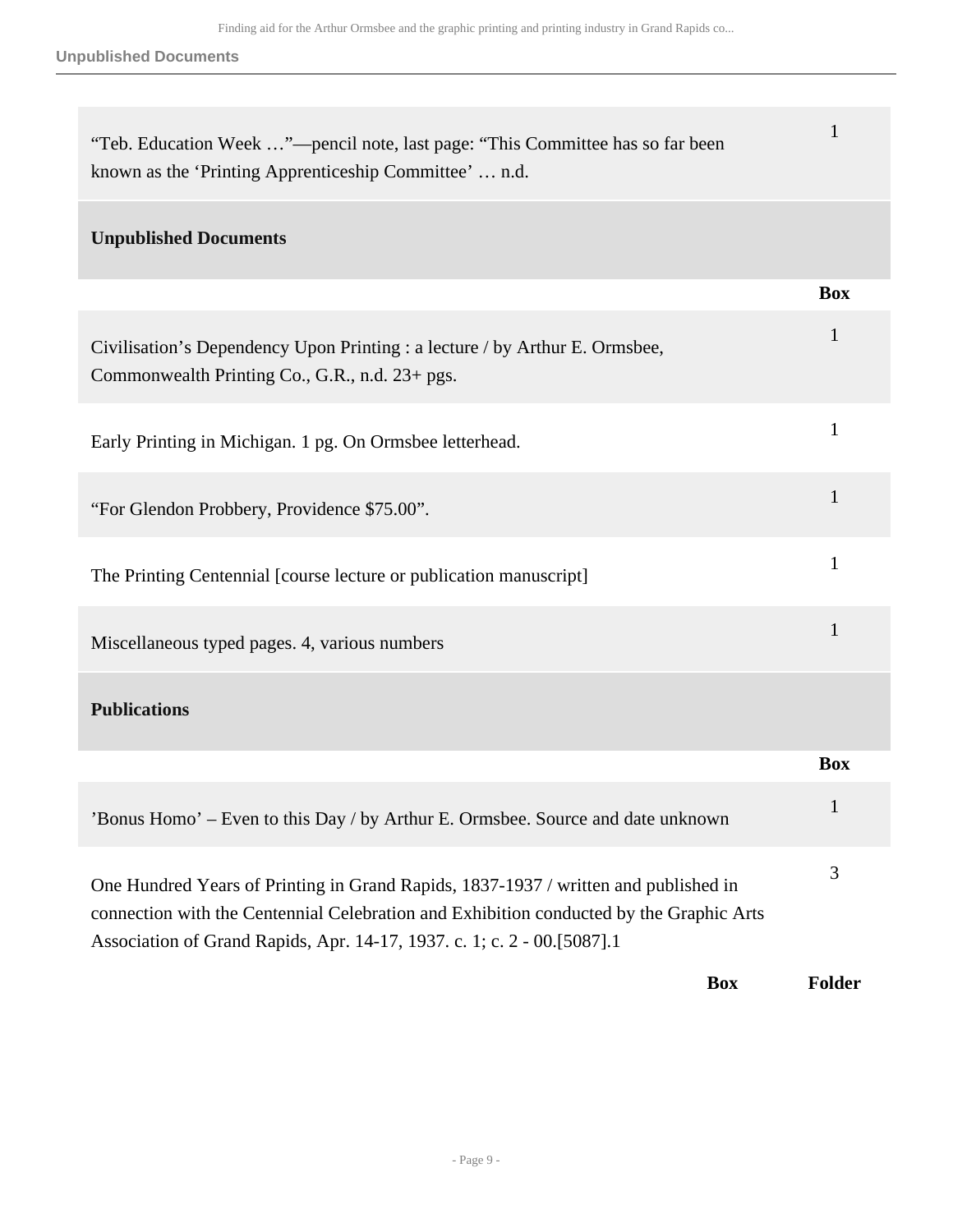| Excerpts from an address entitled "Civilization's Dependency upon<br>Printing" by Arthur E. Ormsbee, Grand Rapids, Mich. Published and<br>distributed by Graphic Arts Assoc. of G.R., Oct. 1, 1938. [pamphlet] |            | $\overline{2}$ |
|----------------------------------------------------------------------------------------------------------------------------------------------------------------------------------------------------------------|------------|----------------|
|                                                                                                                                                                                                                |            | <b>Box</b>     |
| Cover: Graphic Arts as an Industry. "Jan.1947"--handwritten. First page: Printing is Big<br>Business / by Arthur E. Ormsbee.                                                                                   |            | 1              |
|                                                                                                                                                                                                                | <b>Box</b> | <b>Folder</b>  |
| Printing : the wings of Wisdom / by Arthur Ormsbee. [leaflet] 2 copies,<br>from both accessions.                                                                                                               | 1          | 3              |
|                                                                                                                                                                                                                |            | <b>Box</b>     |
|                                                                                                                                                                                                                |            |                |

### **Correspondence**

|                                                                                                                                                                                                   | <b>Box</b> |
|---------------------------------------------------------------------------------------------------------------------------------------------------------------------------------------------------|------------|
| Oct-Nov. 1937 with Pearl E. Oldt, President, GR Club of Printing House Craftsmen.                                                                                                                 |            |
| 1938 with Fred J. Hartman, United Typothetae of American, Lester Reppert, Chicago<br>School of Printing & Lithography, and Allan Robinson, Ottmar Mergenthaler School of<br>Printing (Baltimore). |            |
| 1939 with Will Ransom, American Institute of Graphic Arts.                                                                                                                                        |            |
| 1945 with Fred J. Hartman, National Graphic Arts Education Assoc.                                                                                                                                 |            |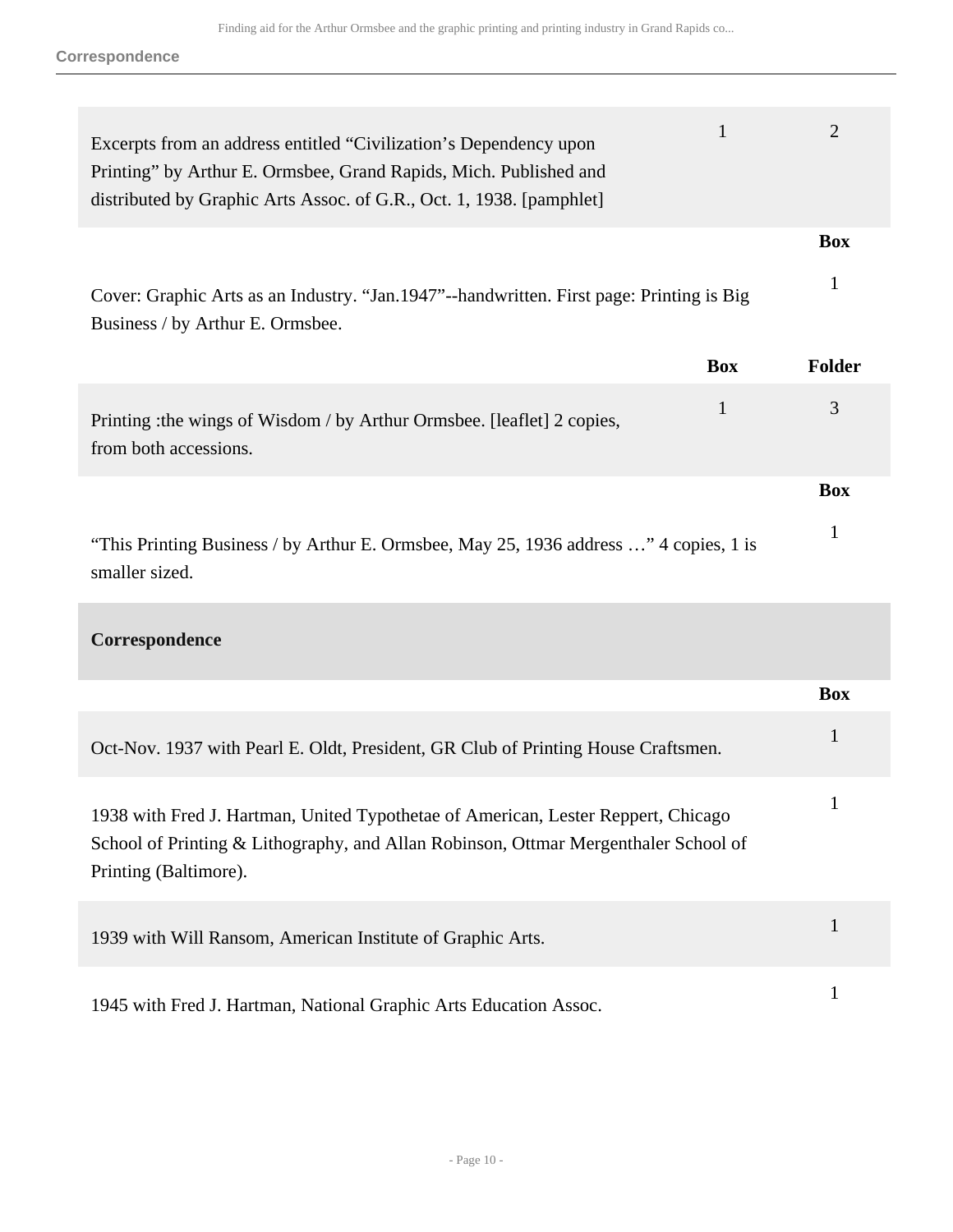**Photographs**

| 1952 from John Backus, American Type Founders, Inc.                                                                                                                                                                                                                                              |  |
|--------------------------------------------------------------------------------------------------------------------------------------------------------------------------------------------------------------------------------------------------------------------------------------------------|--|
| 1952 various thank you letters to/from Orsmbee Re unnamed honor.                                                                                                                                                                                                                                 |  |
| 1960 from Henry W. Lightner, Graphic Arts Assoc., G.R.                                                                                                                                                                                                                                           |  |
| Mar. 30, 1964. To Mrs. Arthur E. Ormsbee, RE May meeting of the GR Club of Printing<br>House Craftsmen honoring Ormsbee with that month's meeting. From Donald H. Shreve,<br>Faris State College. + Her letter of reply, with newpaper clipping attached to verso "Ex-<br>Printer Due for Honor" |  |

### **Photographs**

|                                                                                                                                                                      | <b>Box</b>     | <b>Folder</b>  |
|----------------------------------------------------------------------------------------------------------------------------------------------------------------------|----------------|----------------|
| [Elderly Ormsbee, b/w mounted on board]                                                                                                                              | $\overline{2}$ | $\mathbf{1}$   |
| Family Photos (4 8x10)                                                                                                                                               | $\overline{2}$ | $\overline{2}$ |
| Printing related: Ormsbee with printing press; Ormsbee with Illuminated<br>Manuscript; F.I. Print Shop by T.J. Lattin, Nov. 4, 1952, with Ormsbee and<br>2 other men | $\overline{2}$ | 3              |
| Color snapshot, March 1963. At time of going away speech for Indiana<br>job.                                                                                         | $\overline{2}$ | $\overline{4}$ |
| Ormsbee standing with U.S. Public Printer seated.                                                                                                                    | $\overline{2}$ | 5              |
| Miscellaneous, including Press at Library, interior; John Onley (Olney)                                                                                              | 2              | 6              |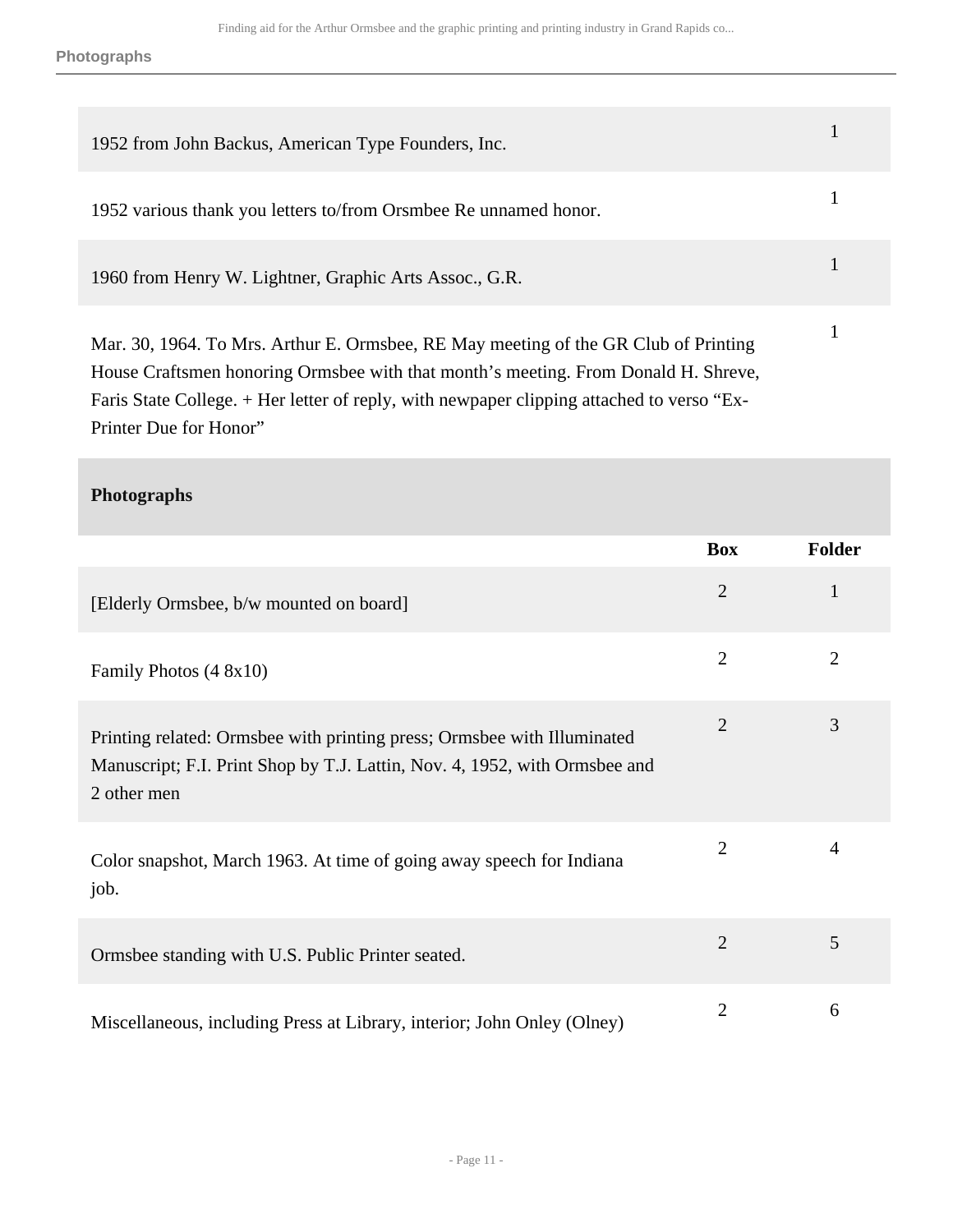#### **Series II. Documents about Printing by others**

#### <span id="page-11-0"></span>**Series II. Documents about Printing by others**

#### **History and Industry**

|                                                                                                                                                                                                                      | <b>Box</b> |
|----------------------------------------------------------------------------------------------------------------------------------------------------------------------------------------------------------------------|------------|
| Behind the Type : the life story of Frederic W. Goudy / by Bernard Lewis. Pittsburgh,<br>Pa.: Carnegie Institute of Technology, 1941. [1987.069] NOTE: This item has been<br>housed separately due to apparent mold. | 9          |
| Benjamin Franklin: an inspiration for youth / by J. Henry Holloway  An Address<br>delivered to the Students of High Schools in Rochester and vicinity, Jan. 18, 1945.                                                | 3          |
| Benjamin Franklin: Apostle of Thrift and Frugality: his autobiography. Boston, Mass.:<br>John Hancock Mutual Life Insurance co., 1938. [pamphlet]                                                                    | 3          |
| OVE. Chicago Typographers Assoc., n.d.                                                                                                                                                                               | 11         |
| Civilization's Dependency Upon Printing. Transcript. Radio Broadcast, March 3, 1942.<br>WLAV, Grand Rapids. Mr. Raimer, Donnelle Cook, Edna Sproat, Robert June.                                                     | 3          |
| Father Richard: notes on his printing in early Detroit by Andrew A. Polscher. Detroit<br>Club of Printing House Craftsmen, n.d.                                                                                      | 3          |
| Fifty Years of Craftsmanship in Grand Rapids : a history of the Grand Rapids Club of<br>Printing House Craftsmen, 1920-1970 / by Herman W. Verseput.                                                                 | 3          |
| First Things in Printing / R.T. Porte. Salt Lake City, Utah : Porte Publ., 1934                                                                                                                                      | 3          |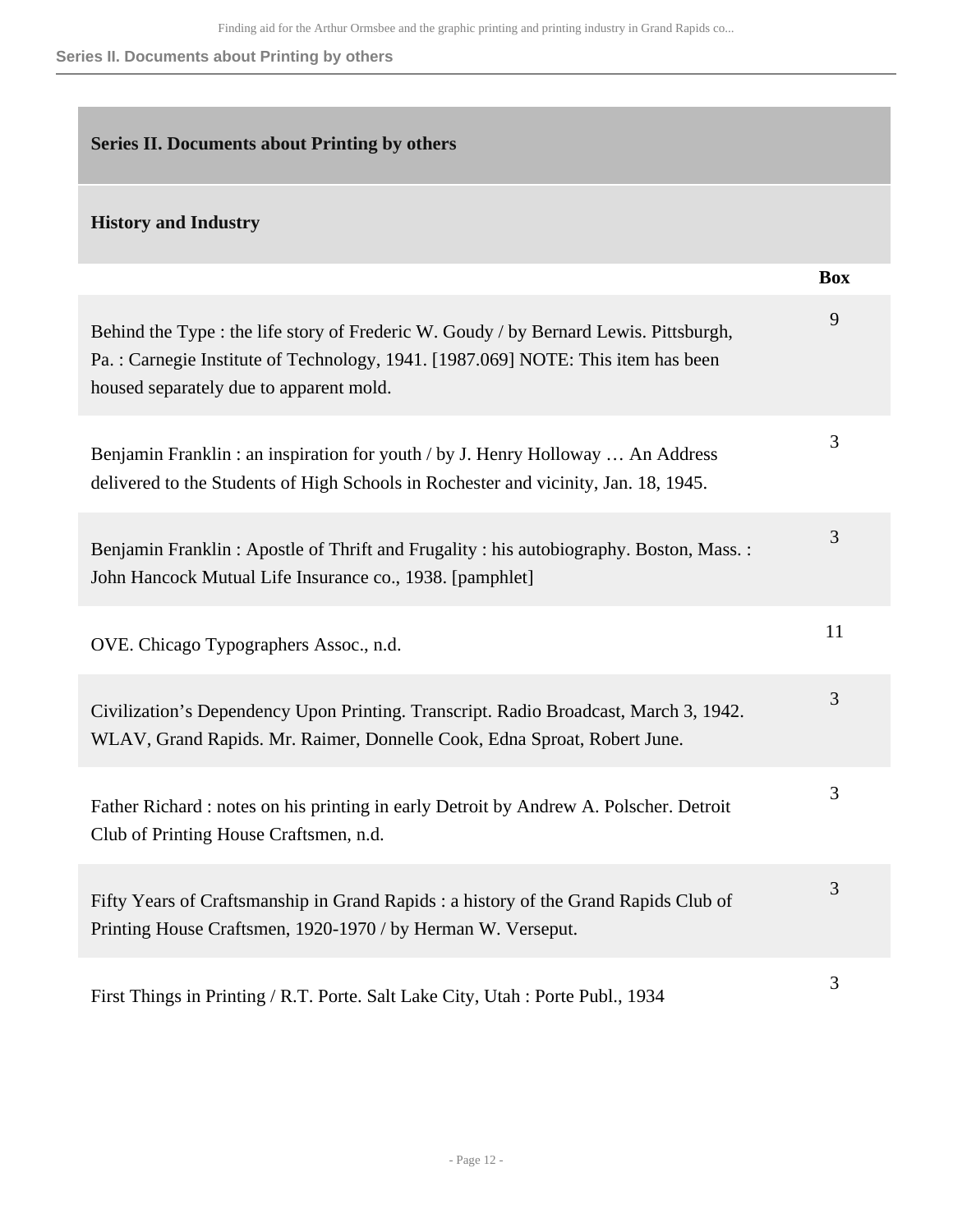| 400 Years of Printing / by George E. Wray. Salt Lake City, Utah : Porte Publ. Co., 1930.<br>[1987.069]                                                                                                            | 3 |
|-------------------------------------------------------------------------------------------------------------------------------------------------------------------------------------------------------------------|---|
| Harpel's Typograph or Book of Specimens, containing useful information  / by Oscar<br>H. Harpel. Cincinnati: printed and publ. By the author, 1870. Front cover missing, pages<br>detaching.                      | 3 |
| House Magazine Layout / by K.C. Pratt. V. 2. Hamilton, Ohio: Champion Paper & Fibre<br>Co, 1947.                                                                                                                  | 3 |
| Junior Craftsmen's club : guide book / International Assoc. of Printing House Craftsmen,<br>Inc., $n.d.$                                                                                                          | 3 |
| Jobs : Carnegie Printers Hold. Pittsburgh, Pa. : Carnegie Institute of Technology, Dept. of<br>Printing, 1938. [1987.069]                                                                                         | 3 |
| My Printing Experiences / by Benjamin Franklin. Salt Lake City, Utah : Porte Publ.,<br>1934                                                                                                                       | 3 |
| New Horizons for Print / by Robert E. MacNeal, Curtis Pub. Co. Address, 65th<br>Convention. Am. Photoengravers Assoc., 1961.                                                                                      | 3 |
| The Power to Print  and men / by Thomas Dreier : 1936, commemorating the fifty<br>years of linotype's contribution to printing and publishing. Brooklyn, N.Y.: Mergenthaler<br>Linotype Company, 1936. [1987.069] | 3 |
| Printing: Merit Badge Pamphlet / by Don Smith. N.Y.: Boy Scouts of America, 1944.                                                                                                                                 | 3 |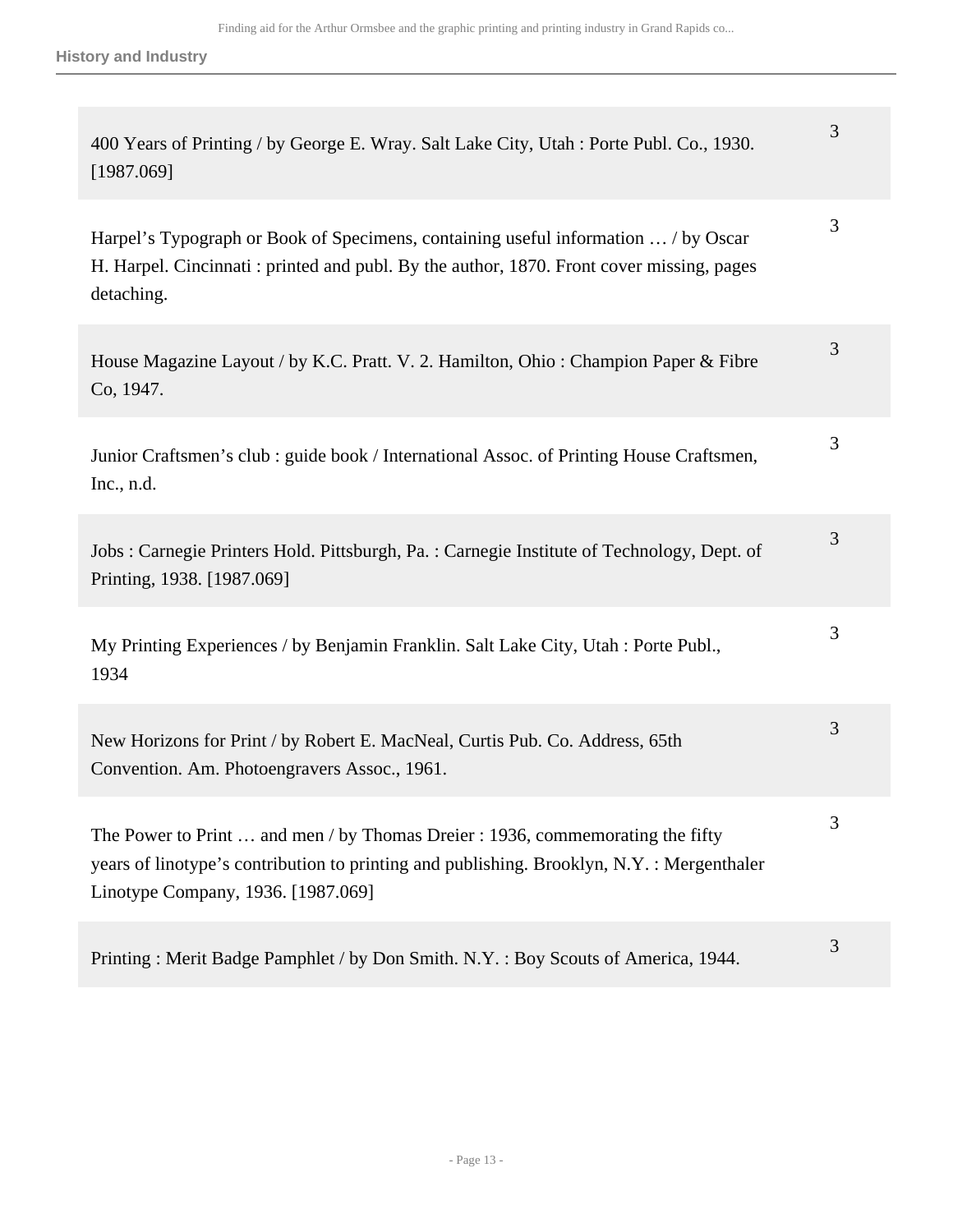| Printing Impact on man : history & future of printing / compiled by John Idema, Gordon<br>Olson, Henry B. Freedman. 1980 Exhibit catalog, Grand Rapids Public Museum. Proof<br>copy.     | 3              |
|------------------------------------------------------------------------------------------------------------------------------------------------------------------------------------------|----------------|
| Report Re: Proposed Technical Training course / by Arthur Andrew, President, G.R.<br>Junior College.                                                                                     | 3              |
| Shaping an Industry, 1735-1950 : being a brief synopsis of significant personalities,<br>events and developments in the 215 year history of American Type Founders. N.Y. :<br>ATF, 1950. | 3              |
| The Story of Lithography / by Lewis Cass Gandy. The discovery". Supplement to the<br>Lithographers' Journal. Feb. 1940. V. xxiv, no. 11                                                  | 3              |
| <b>Education</b>                                                                                                                                                                         |                |
|                                                                                                                                                                                          | <b>Box</b>     |
| Advisory Council on Graphic Arts Education. Proposed Constitution and By-Laws -<br>approved at the New York meeting, June 28, 1939                                                       | $\overline{4}$ |
| An Analysis of Graphic Arts Education / by Harry L. Gage. N.Y.: Brooklyn, 1940.                                                                                                          | $\overline{4}$ |
| An Analysis of Graphic Arts Education / prepared for distribution through The<br>Committee on Education, United Typothetae of American, 1945.                                            | 4              |
| The Art That Distributes Knowledge / Prep. By Ed. Comm. Of the Graphic Arts Ass.,<br>(green color, 6 copies, n.d.)                                                                       | $\overline{4}$ |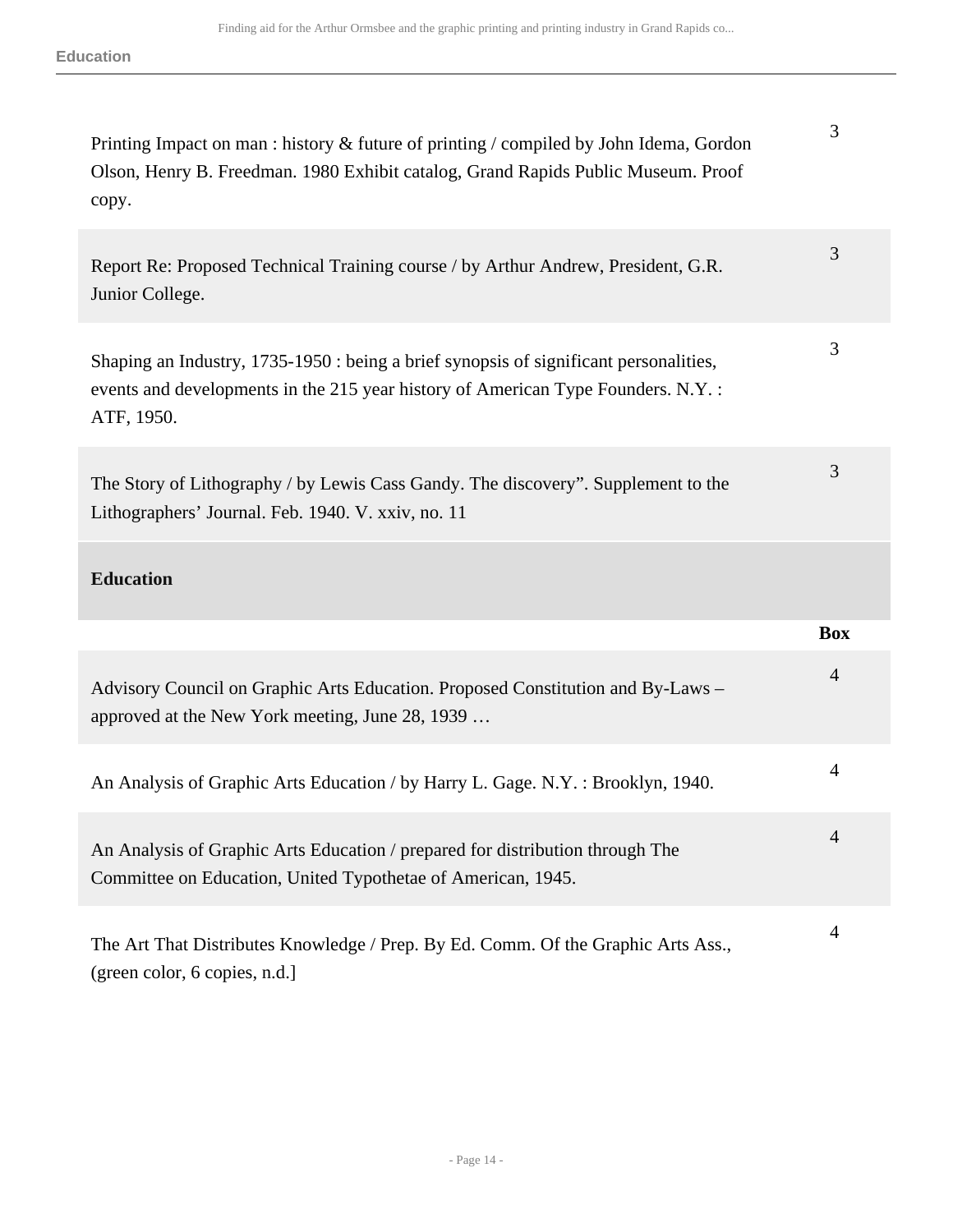| The Art That Distributes Knowledge / Ferris Institute, Big Rapids, Mich. (gold color, 8)<br>copies, n.d.]                                                                                          | 4              |
|----------------------------------------------------------------------------------------------------------------------------------------------------------------------------------------------------|----------------|
| Books on the Graphic Arts for the Printing House Executive. Pitt. : Carnegie, 1939                                                                                                                 | 4              |
| Facts about the Printing Industry for Schools / compiled by John A. Backus and Milford<br>M. Hamlin. Elizabeth, N.J. : Am. Type Founders, 1940.                                                    | $\overline{4}$ |
| Facts about the Printing Industry for Schools, with Guidance Addendum / compiled by<br>John A. Backus and Milford M. Hamlin. Elizabeth, N.J.: Am. Type Founders, 1946.                             | 4              |
| If You are Considering Publishing & Printing / by R. Randolph Karch & Byron G.<br>Culver. Rochester, N.Y.: Rochester Athenaeum & Mechanics Inst., 1938.                                            | 4              |
| Nat. Graphic. Arts Ed. Assoc. 19th. Conf. Report on the Symposia Sessions. Summer<br>1940.                                                                                                         | 4              |
| Printing: an excellent postwar career. LA Schl. System.                                                                                                                                            | 4              |
| Some problems in Printing Education / by Carl. G. Bruner. Wichita, Kansas: Wichita<br>High School East, 1937.                                                                                      | 4              |
| OVE. Southern School of Printing. Nashville, Tenn., n.d.                                                                                                                                           | 11             |
| Suggested outlines for Courses of Study in Printing / prepared by The Research<br>Committee on Printing of the Mich. Industrial Education Soc., 1937. (2 copies, with<br>different colored covers) | $\overline{4}$ |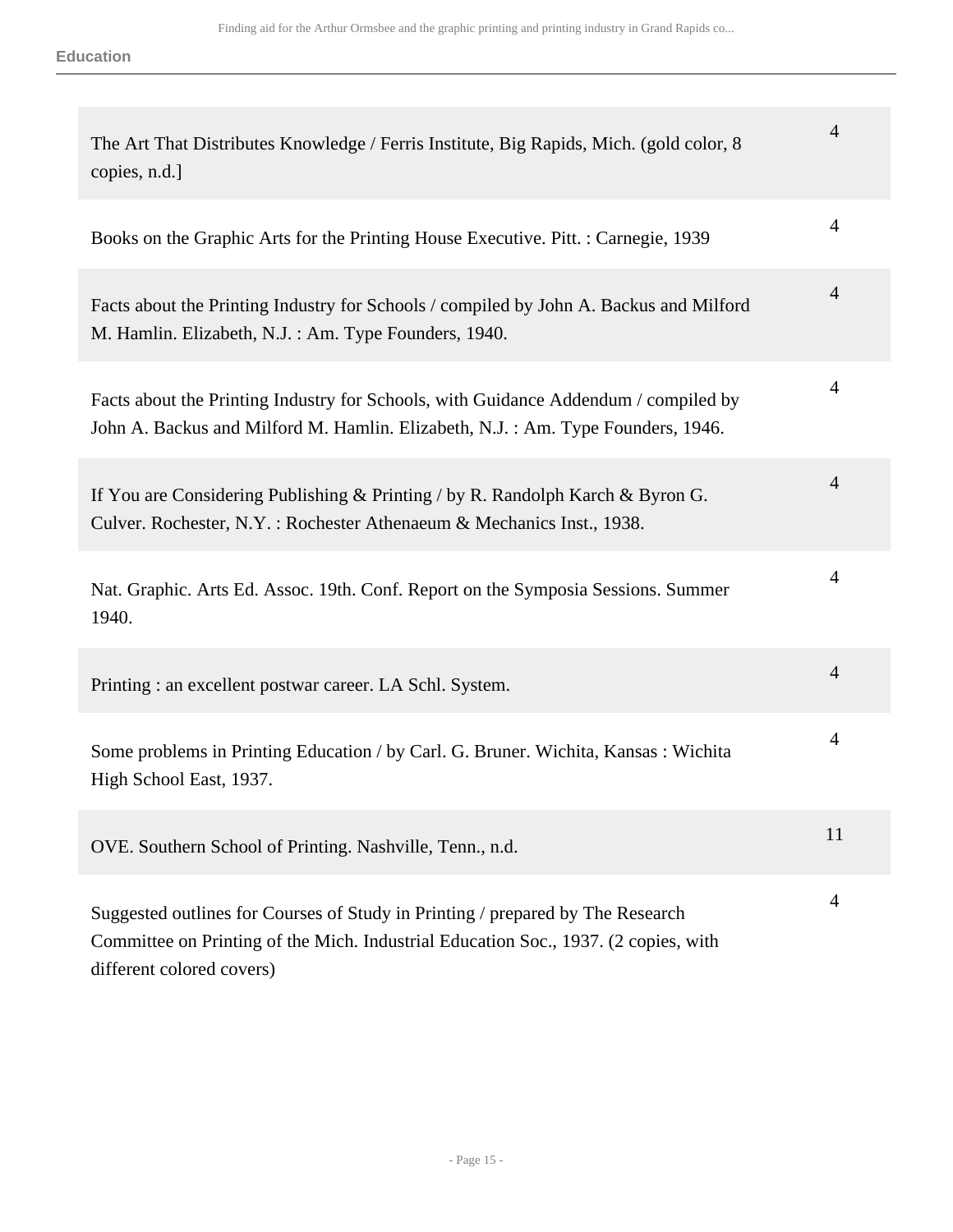#### **Programs/Menus/Yearbooks**

### **Programs/Menus/Yearbooks**

### **GR Club of Printing House Craftsmen, Inc.**

|                                                                                                                                                            | <b>Box</b> |
|------------------------------------------------------------------------------------------------------------------------------------------------------------|------------|
| Constitution and ByLaws, n.d.                                                                                                                              | 5          |
| GR Club of Printing House Craftsmen. Ladies Night Party, Dec. 1948.                                                                                        | 5          |
| GR Club of Printing House Craftsman. Programs: May 8, 1969; Oct. 9, 1980; Oct. 9,<br>1986                                                                  | 5          |
| Graphic Arts Association of Grand Rapids Banquet. 500th Anniversary of Printing from<br>the Movable Types $\ldots$ 1940 (2)                                | 5          |
|                                                                                                                                                            | <b>Box</b> |
| Ways Goose Dinner, Nov. 27, 1941. (22-part programs]                                                                                                       | 5          |
| 6th Annual Festival of Grand Rapids Assoc., Nov. 19, 1942.                                                                                                 | 5          |
| International Printing Week Banquet / Ben Franklin Dinner, including 1946; 1947; 1951;<br>1952; 1955; 1968; 1972; 1974; 1977; 1978; 1979; 1983; 1984; 1987 | 5          |
| National Printing Celebrities Night. N.d.(2 copies)                                                                                                        | 5          |
| United Typothetae of America: 51st Annual Convention, Cleveland, Ohio, Oct. 12, 1937.<br>[Program]                                                         | 5          |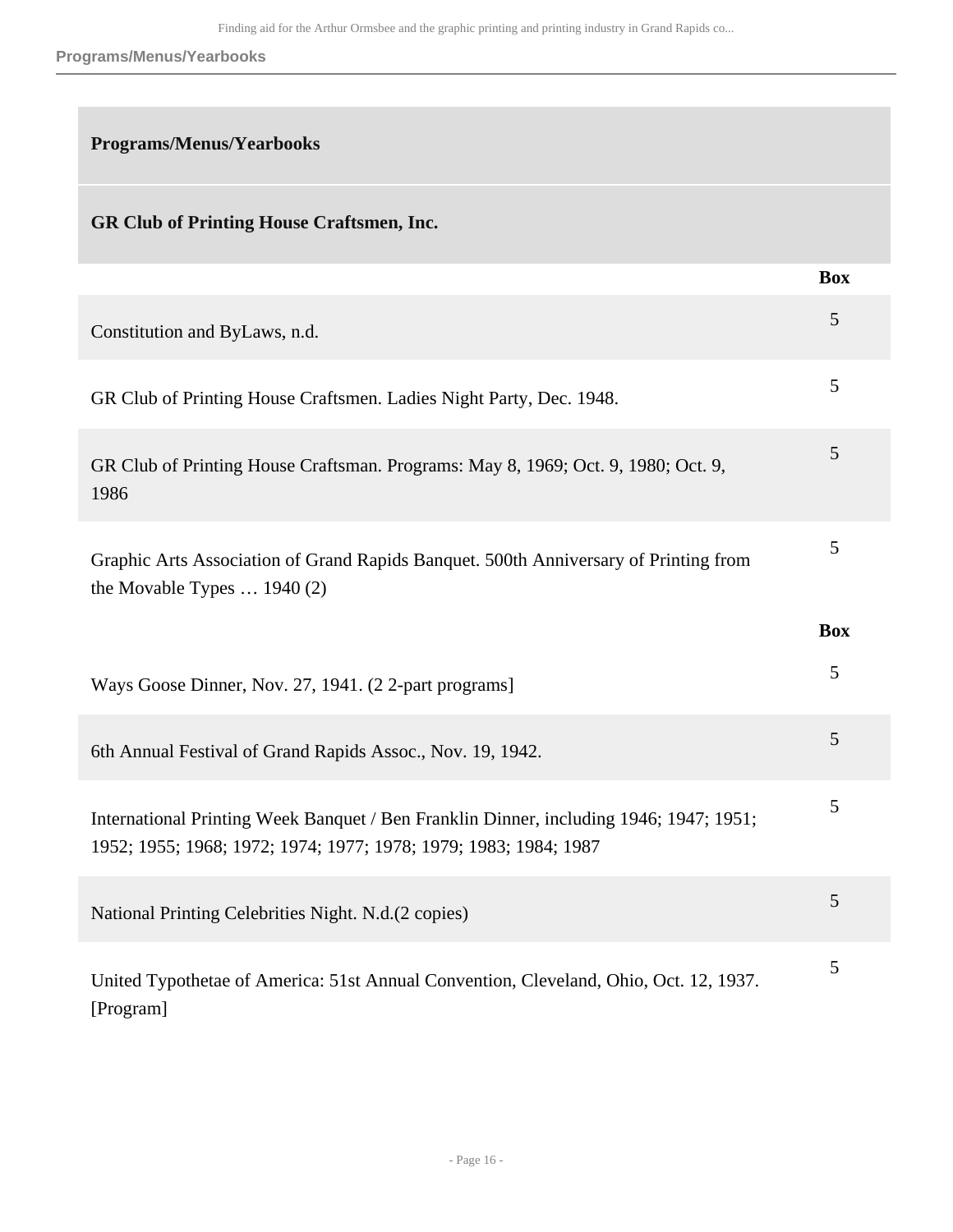| United Typothetae of America: Yearbooks, including 51st Annual Convention,<br>Cleveland, 1937; 50th Anniversary. Philadelphia, 1938; 53rd Annual Convention, New<br>York, 1939                     | 5          |
|----------------------------------------------------------------------------------------------------------------------------------------------------------------------------------------------------|------------|
| University of Grand Rapids and Davenport McLachlan Institute. Commencement<br>Program. May 29, 1941                                                                                                | 5          |
| <b>Clippings</b>                                                                                                                                                                                   |            |
|                                                                                                                                                                                                    | <b>Box</b> |
| Reprint of an educator / by Werner Peiser. Columbia, Sept. 1941                                                                                                                                    | 11         |
| International Printing Week. 1/2 page Ad. "Printing makes an Impression, cross page ad<br>for Grand Rapids Graphics Arts, Celebrate International Printing Week " GR Press Jan.<br>15, 1978, A8-9. | 12         |
| International Printing Week, Jan. 16-22, 1983. Advertising Supplement to The G.R. Press.<br>Section F                                                                                              | 12         |
| International Printing Week. Print a Lasting Impression. Advertising Supplement to The<br>G.R. Press Jan. 19, 1984. Printing Week Jan. 15-21, 1984. Section F.(2)                                  | 12         |
| <b>Posters</b>                                                                                                                                                                                     |            |
|                                                                                                                                                                                                    | <b>Box</b> |
| Exhibition of the Graphic Arts Industry, Woodland Mall, Jan. 14-29, 1973 / Sponsored by<br>Litho Club of Grand Rapids and the Grand Rapids club of Printing House Craftsmen                        | 5          |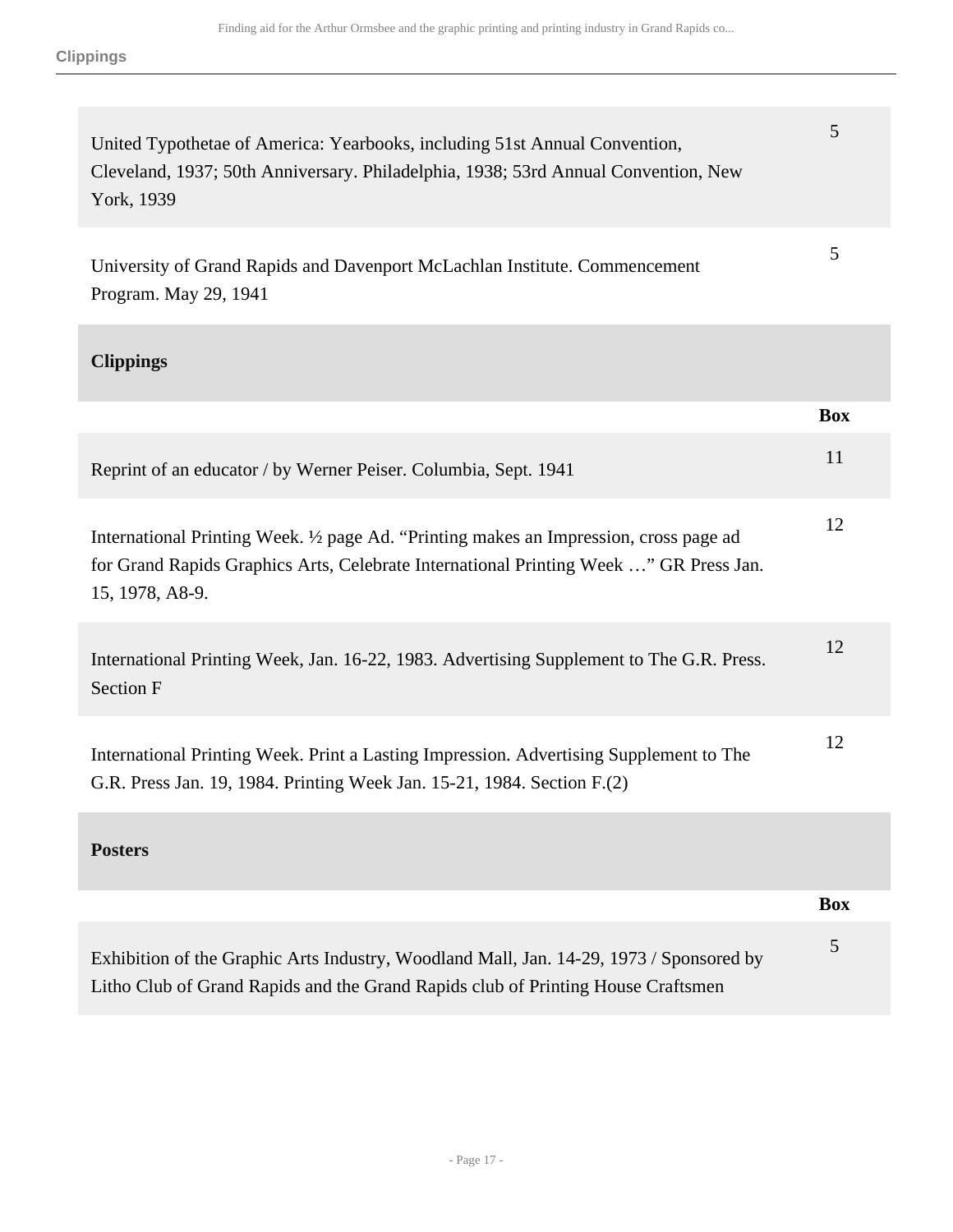| International Printing Week, Jan. 16-22, 1972. Red, purple, black on silver background.<br>[Broadside/poster]           |    |
|-------------------------------------------------------------------------------------------------------------------------|----|
| Psychedelic yellow, orange and black. International Printing Week, Jan. 13-19, 1974,<br>Rogers Plaza [Broadside/poster] | 12 |
|                                                                                                                         |    |

5

"This is a Printing Office … Cross-roads of Civilization … " / c. by Beatrcie L. Warde. N.d. Reprinted by permission of Lanston Monotype Machine Co., Philadelphia. Courtesy Carpenter Paper Co., G.R. [Broadside/poster] [1987.069]

### **Flyers**

|                                                                                                                                                    | <b>Box</b> |
|----------------------------------------------------------------------------------------------------------------------------------------------------|------------|
| Chicago School of Printing & Lithography. "Do you want a better job?" n.d.                                                                         | 5          |
| Printing in the Postwar world. 9th Annual Essay Contest, 1944-1945 [flyer] 1987.069                                                                | 11         |
| Printing + People = Progress [Flyer] International Printing Week, Jan. 12-18, 1986.<br>[Student work. Newaygo Co. Area Vocational Center] 1987.069 | 11         |
| 10 Reasons why you should take printing next fall  Los Angeles.                                                                                    | 5          |
| <b>Trade Catalogs</b>                                                                                                                              |            |
|                                                                                                                                                    | <b>Box</b> |
| Advance Process Supply Co. Screen Printing Supplies for the Electronic Industry, 1971.<br>Catalog EL-71.                                           | 5          |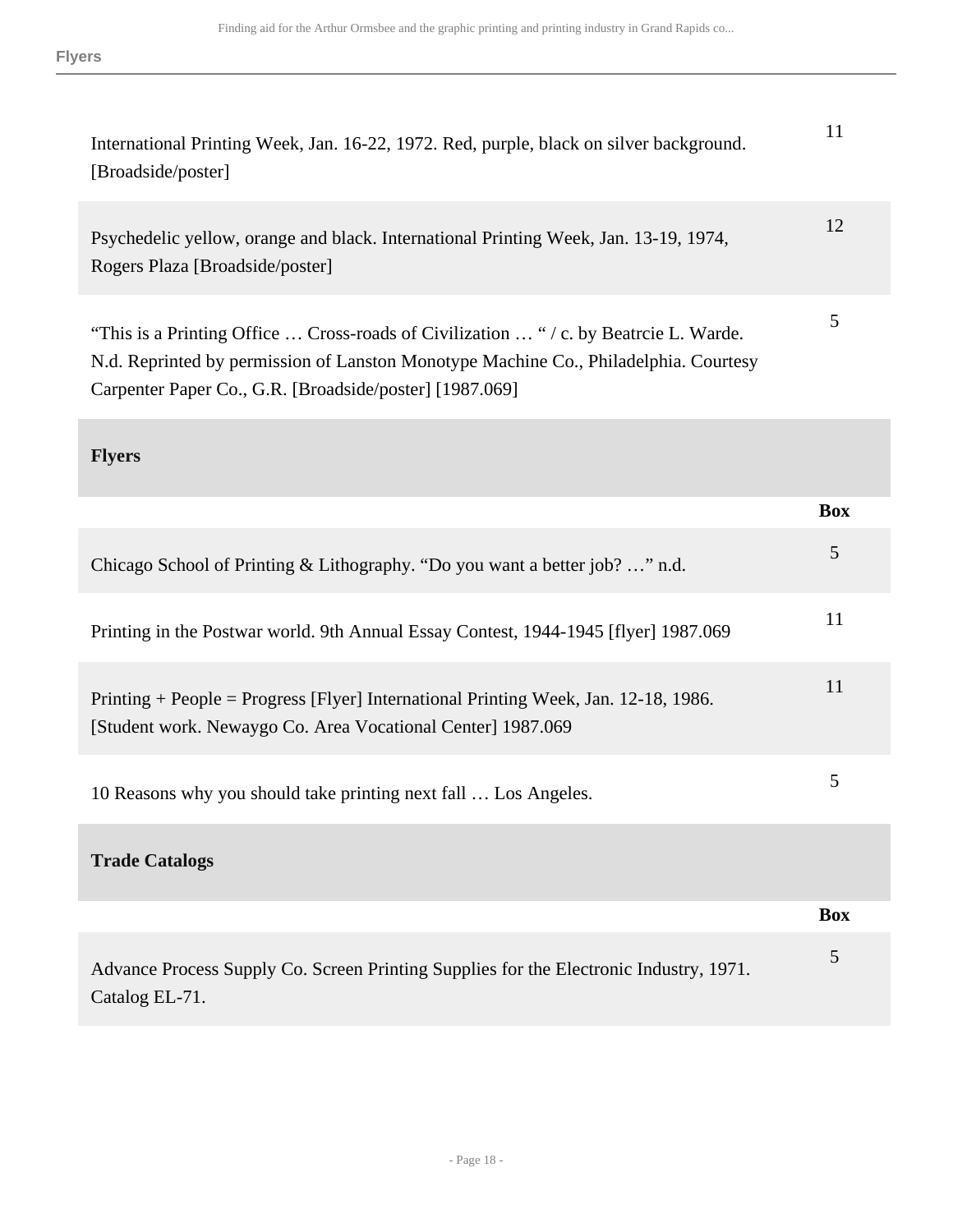| Atlas Steel Rule Die, Inc., Elkhart, Ind.                                                                                                                                        | 5             |
|----------------------------------------------------------------------------------------------------------------------------------------------------------------------------------|---------------|
| Photon Zip 901 High School Computer Phototypesetter Machine                                                                                                                      | 5             |
| The New Poly 1950. Two Revolution Press [German manufacturer and flyer]                                                                                                          | 5             |
| <b>Miscellaneous Ephemera</b>                                                                                                                                                    |               |
| <b>Box</b>                                                                                                                                                                       | <b>Folder</b> |
| $\mathbf{1}$<br>"Commonwealth Printing Co., 241-243 Monroe Ave., Grand Rapids,<br>Mich." [1 sheet of unused letterhead stationary, from Orsmbee's firm, 3<br>holes on left side] | 1             |
|                                                                                                                                                                                  | <b>Box</b>    |
| [bumper sticker] "Printing makes an Impression "                                                                                                                                 | 6             |
| [Plastic litter bag] Help Keep America Beautiful. Norder NO. GDS-3 1987.069                                                                                                      | 11            |
| "Suggestions : the Library of Creative Ideas" Deluxe Hammermill Cover. N.d. [Example                                                                                             | 11            |

of graphic paper product. Reused paper folder, formerly containing many of Ormsbee's writings]

<span id="page-18-0"></span>**Series III. Trade Journals.** 

**American Institute of Graphic Arts. Newsletter.** 

**Box**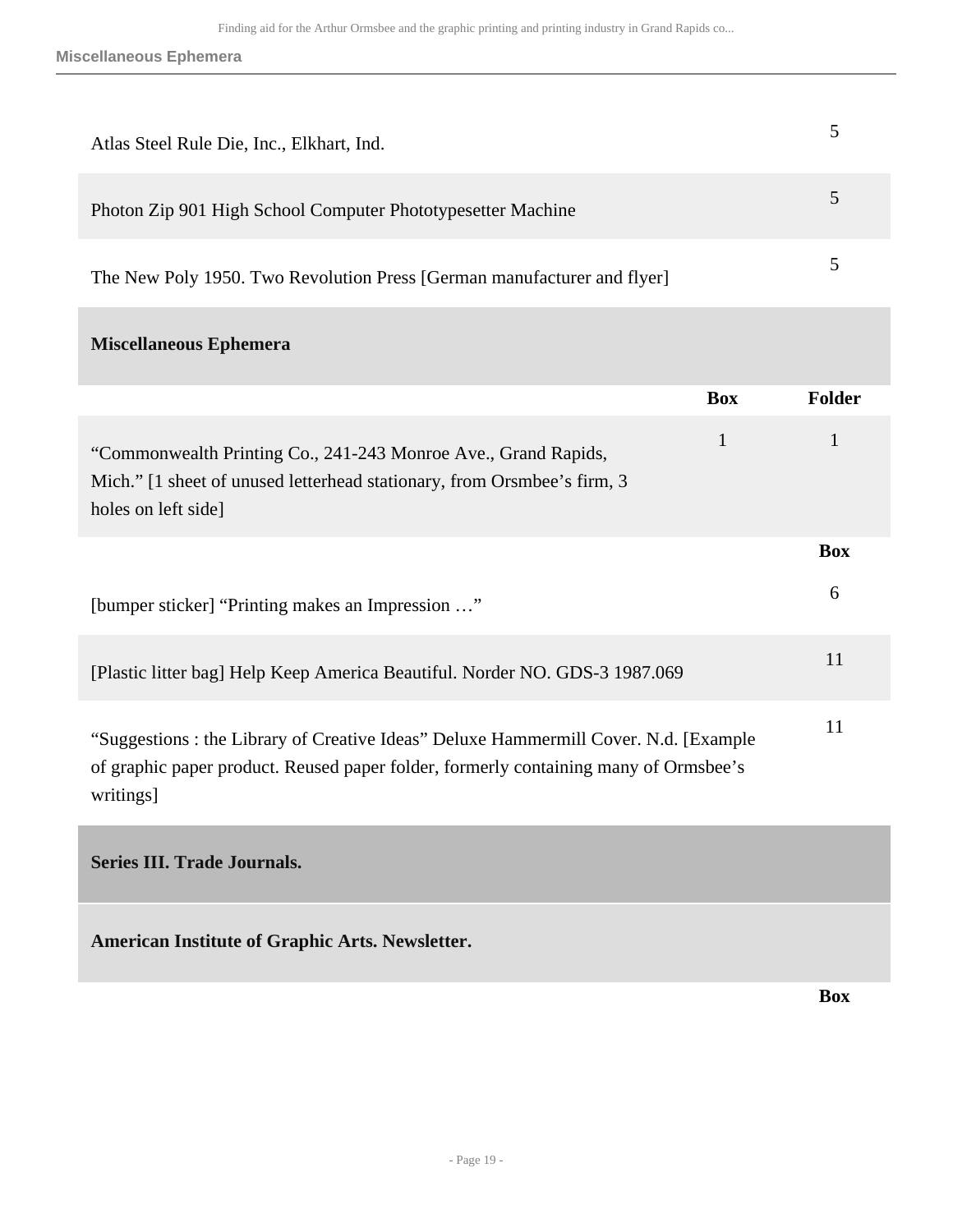| Nos. 57-60, Jan.-May 1940                                                                     | 11             |
|-----------------------------------------------------------------------------------------------|----------------|
| American Printer. V. 83, no. 1, July 1926. N.Y.                                               |                |
|                                                                                               | <b>Box</b>     |
| Sesqui-Centennial Number.                                                                     | $\overline{7}$ |
| <b>Carnegie Institute of Technology. College of Engineering. Bulletin</b>                     |                |
|                                                                                               | <b>Box</b>     |
| 1939-40                                                                                       | 7              |
| Carpaco Bugle / Carpenter Paper Co.                                                           |                |
|                                                                                               | <b>Box</b>     |
| v. 19, no. 4. N.d. "Craftsmen name Arthur Ormsbee outstanding Printer"-article with<br>image. | 7              |
| V. 22, no. 4, Aug. 1955.                                                                      | 7              |
| The Grand Rapids Craftsman / Grand Rapids Club of Printing House Craftsmen                    |                |
|                                                                                               | <b>Box</b>     |
| v. 4, no. 3, mar. 1937                                                                        | $8\,$          |
| v. 5, no. 1, Jan. 1938                                                                        | 8              |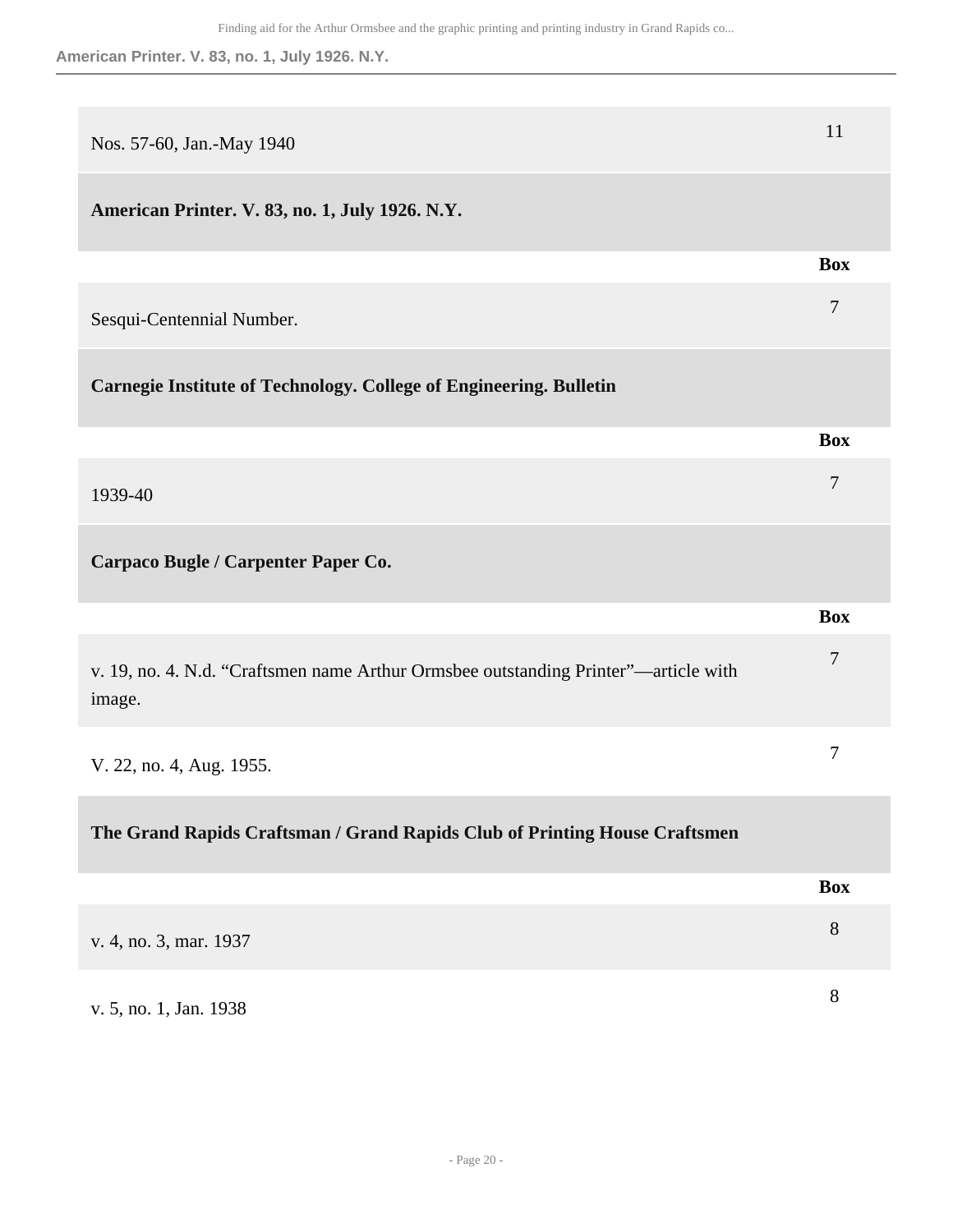**Grand Rapids Club of Printing House Craftsmen.**

| v. 5, no. 2, Feb. 1938. - [Great graphic of Grab Corners' Grand Rapids in 1849, with<br>shadow of modern 1938 skyline in background. Color. No artist given] | 8          |
|--------------------------------------------------------------------------------------------------------------------------------------------------------------|------------|
| <b>Grand Rapids Club of Printing House Craftsmen.</b>                                                                                                        |            |
|                                                                                                                                                              | <b>Box</b> |
| May 1969/70                                                                                                                                                  | 8          |
| 1970/71 Feb-May (4 issues), Oct.                                                                                                                             | 8          |
| 1971/72 Feb, Apr., May, June                                                                                                                                 | 8          |
| 1972/73 Feb-June, Nov.                                                                                                                                       | 8          |
| 1973/74 Feb-May, Sept.-[Dec.?]                                                                                                                               | 8          |
| 1974/75 Nov., [Dec.?]                                                                                                                                        | 8          |
| 1975 Mar., Summer, Sept.-Dec.                                                                                                                                | 8          |
| 1976 Feb-Apr., Summer, Sept.-Nov. (7 issues)                                                                                                                 | 8          |
| 1977 Feb-June, Sept-Nov. (8 issues)                                                                                                                          | 8          |
| 1978 Apr., June, Oct.-Dec.                                                                                                                                   | 8          |
| 1979 Feb. and June                                                                                                                                           | 8          |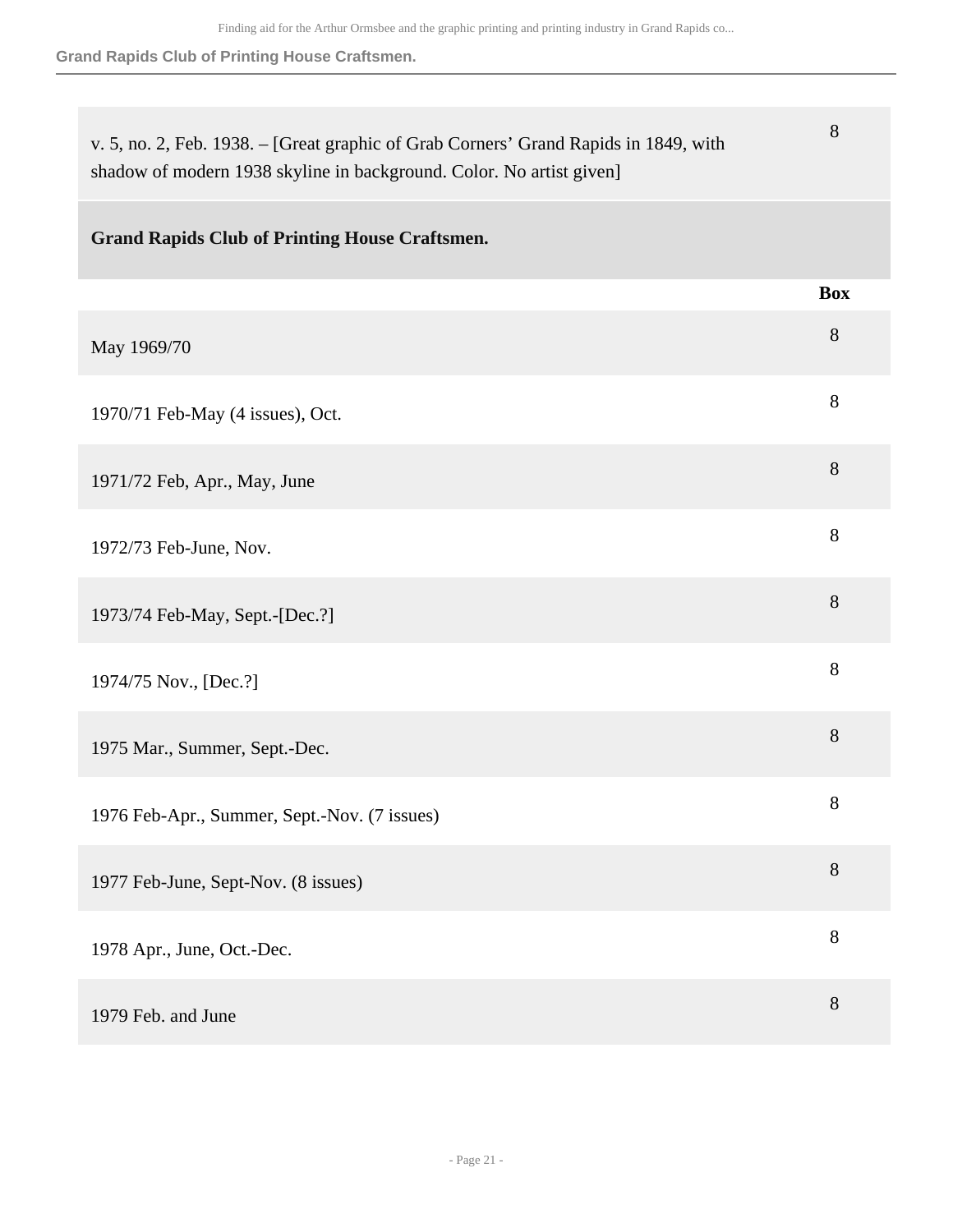## **News / Grand Rapids Club of Printing House Craftmen [newsletter]**

| 1980 Apr., May, Nov., Dec.                                       | 8          |
|------------------------------------------------------------------|------------|
| 1981 Feb, Apr.-June, "Steak!" [Sept.]-Dec.                       | 8          |
| 1982 Feb-June, Sept.-Dec.                                        | 8          |
| 1983 June, Sept., Dec.                                           | 8          |
| 1984 June, Sept., Dec.                                           | 8          |
| 1985 Sept., Oct., Dec.                                           | 8          |
| 1986 Feb.-June, Sept., Dec.                                      | 8          |
|                                                                  |            |
| News / Grand Rapids Club of Printing House Craftmen [newsletter] |            |
|                                                                  | <b>Box</b> |
| 1983 Feb-May(4 issues), Oct, Nov.                                | 8          |
| 1984 Feb-May(4 issues), Oct,                                     | 8          |
| 1985 Feb-May(4 issues)                                           | 8          |
| <b>Graphic Arts Association (Grand Rapids) [newsletter]</b>      |            |
|                                                                  | <b>Box</b> |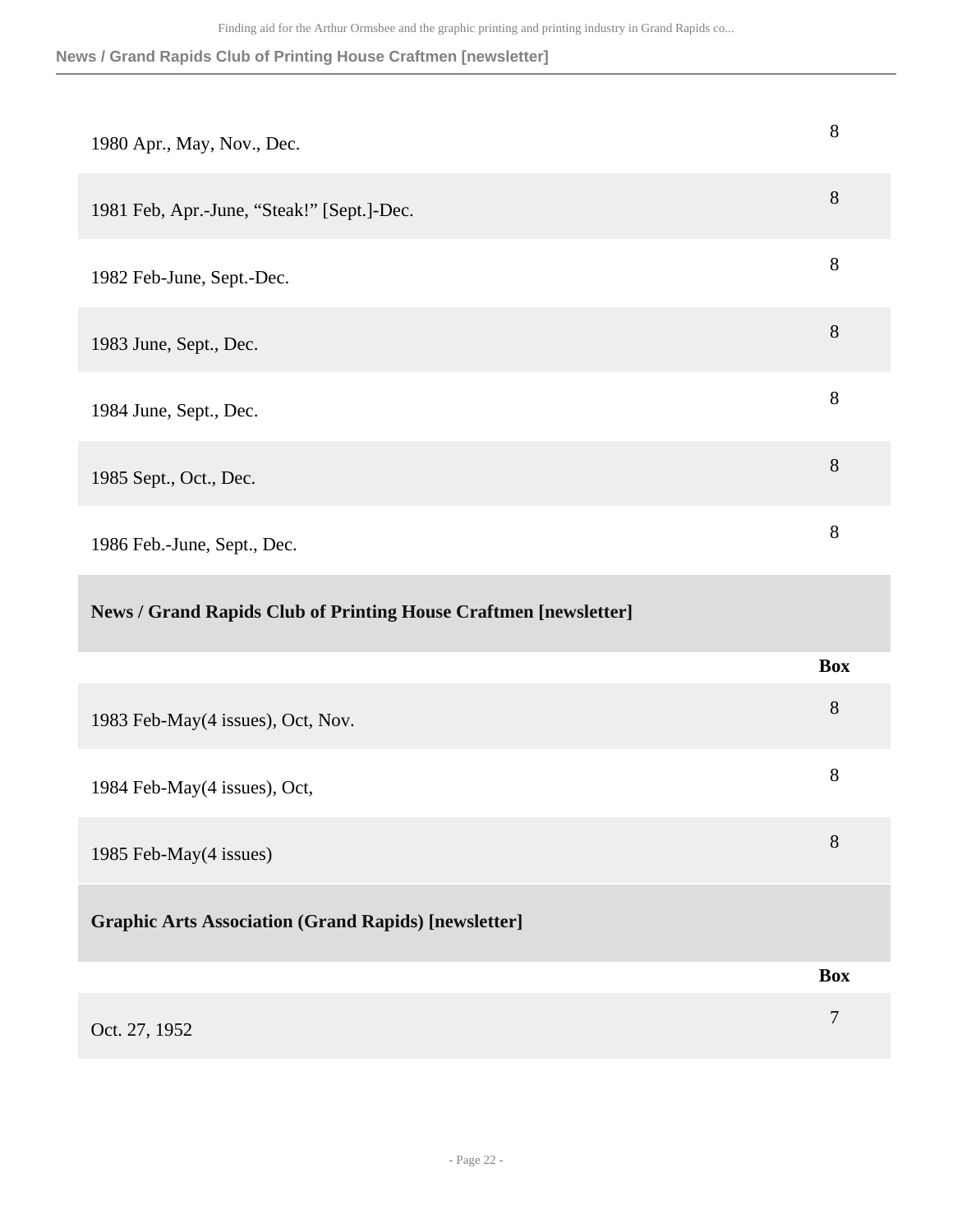**Graphic Arts Education / National Graphic Arts Education Guild.**

| May 23, 1955 [Also copied for Ormsbee Biography section]                                                   | 7                |
|------------------------------------------------------------------------------------------------------------|------------------|
| <b>Graphic Arts Education / National Graphic Arts Education Guild.</b>                                     |                  |
|                                                                                                            | <b>Box</b>       |
| v. 17, #1, Fall 1939.                                                                                      | 11               |
| <b>Graphic Arts Education.</b>                                                                             |                  |
|                                                                                                            | <b>Box</b>       |
| 1936. May                                                                                                  | 6                |
| 1937/38 Directory                                                                                          | 6                |
| 1938, v. 15, no. 3, Conf. Issue, June.                                                                     | 6                |
| 1938, v. 16, no. 1, Fall                                                                                   | 6                |
| 1938, v. 16, no. 3, Conf.                                                                                  | 6                |
| [1940] Convention no. (2) Includes. Nat. Graphic Arts Ed. Guild. News Bulletin. V. 3, no.<br>6, June 1940. | 6                |
| 1940 Directory number                                                                                      | $\sqrt{6}$       |
| 1938 Fall                                                                                                  | $\boldsymbol{6}$ |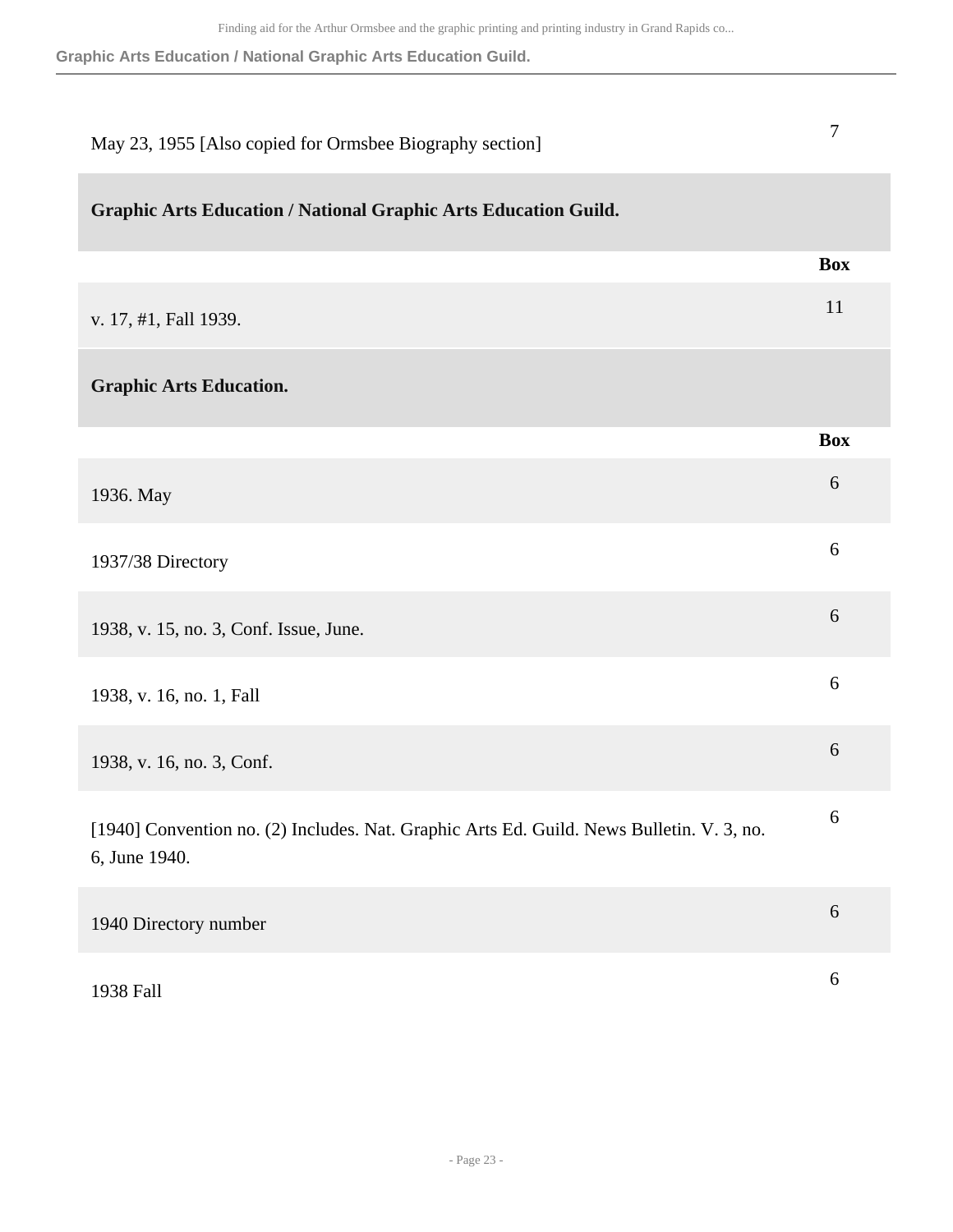#### **Graphic Arts Newsletter. 1936-1947 incomplete. Others in scrapbooks**

| 6<br>1938 v. 18, no. 3, Cleveland Convention Issue<br>6<br>1938 Jan.<br>$\tau$<br>v. 25, no. 2, Jan. 1945.<br>$\tau$<br>v. 27, no. 3, Sept. 1950<br>$\overline{7}$<br>v. 31, no. 1, Fall 1953<br>7<br>V. 32, no. 1, Fall, 1954<br>Graphic Arts Newsletter. 1936-1947 incomplete. Others in scrapbooks<br><b>Box</b><br>12 |                                                    |  |
|---------------------------------------------------------------------------------------------------------------------------------------------------------------------------------------------------------------------------------------------------------------------------------------------------------------------------|----------------------------------------------------|--|
|                                                                                                                                                                                                                                                                                                                           |                                                    |  |
|                                                                                                                                                                                                                                                                                                                           |                                                    |  |
|                                                                                                                                                                                                                                                                                                                           |                                                    |  |
|                                                                                                                                                                                                                                                                                                                           |                                                    |  |
|                                                                                                                                                                                                                                                                                                                           |                                                    |  |
|                                                                                                                                                                                                                                                                                                                           |                                                    |  |
|                                                                                                                                                                                                                                                                                                                           |                                                    |  |
|                                                                                                                                                                                                                                                                                                                           |                                                    |  |
|                                                                                                                                                                                                                                                                                                                           | 1936 6/1, 11/23, 11/30, 12/7, 12/14, 12/21, 12/28. |  |

1937 Jan. 4, 1/11, 1/18, 1/25, 2/1, 2/8, 2/15, 2/22, 3/1, 3/8, 3/15 <sup>12</sup>

1938 5/23, 12/19 <sup>12</sup>

1939 5/8, 7/24 <sup>12</sup>  $1941\,4/21$  12

1942 8/24 <sup>12</sup>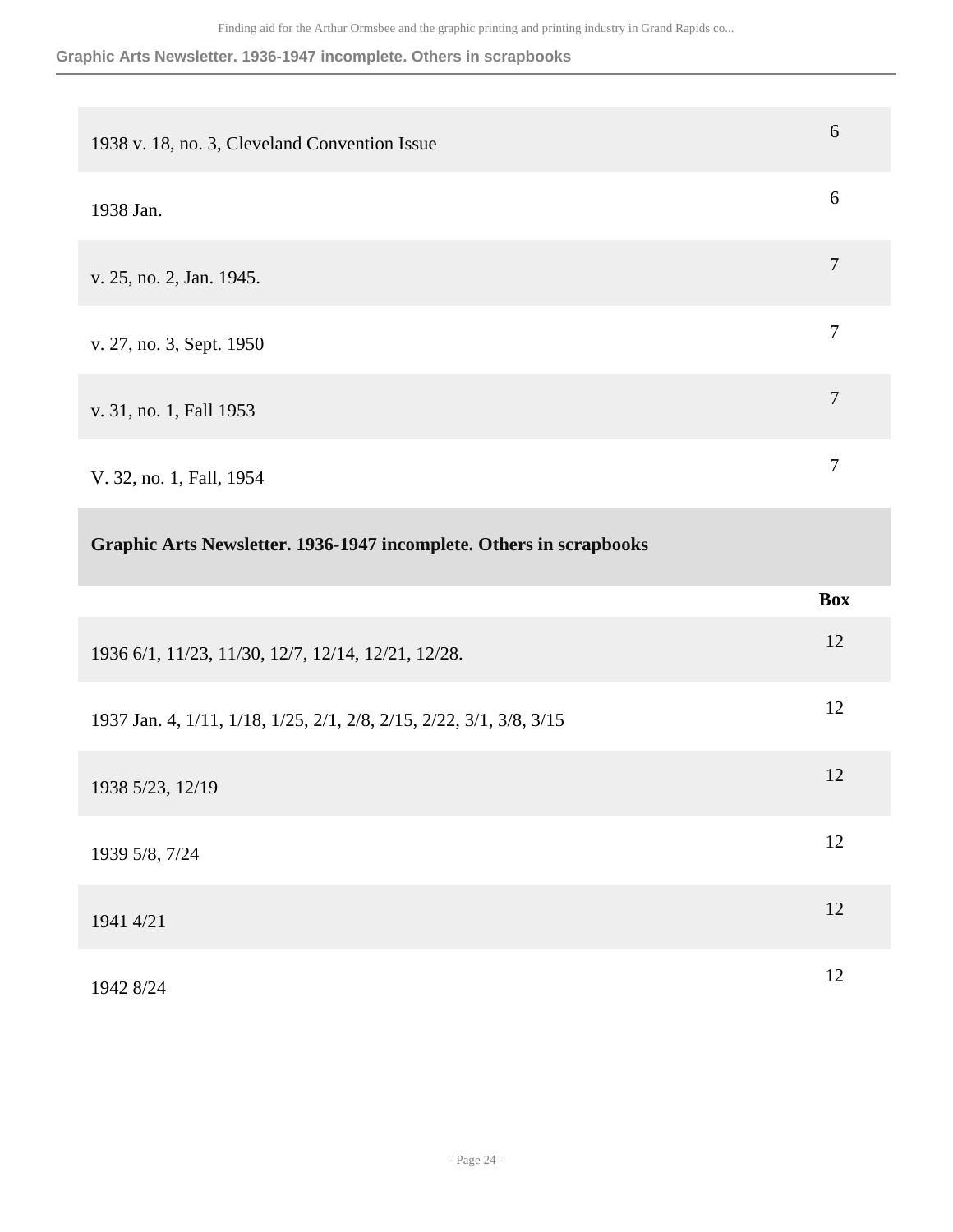#### **Masking Sheet : the Grand Rapids Club of Printing House Craftsmen.**

|                                                                                                                | <b>Box</b>     |
|----------------------------------------------------------------------------------------------------------------|----------------|
| 1985 Jan.-June (6 issues)                                                                                      | 7              |
| 1984 Sept., Nov.(2 issues)                                                                                     | $\overline{7}$ |
|                                                                                                                | <b>Box</b>     |
| PIM Graphic News / Printing Industries of Michigan                                                             |                |
| National Printing Education Journal. V. 1, no. 9, May 1942                                                     | 11             |
|                                                                                                                | <b>Box</b>     |
| 1987 Nov. [Stephen and Kimberly Allie '86 poster on front, was for sale at time of<br>booklet issue.] 1987.069 | 8              |
| 1985 Jan. Printing Week Banquet                                                                                | 8              |
| 1984 Nov.                                                                                                      | $8\,$          |
|                                                                                                                | <b>Box</b>     |
| Masking Sheet: the Grand Rapids Club of Printing House Craftsmen.                                              |                |
| 1947 7/28                                                                                                      | 12             |
| 1944 3/13                                                                                                      | 12             |
| 1943 2/15                                                                                                      | 12             |
|                                                                                                                |                |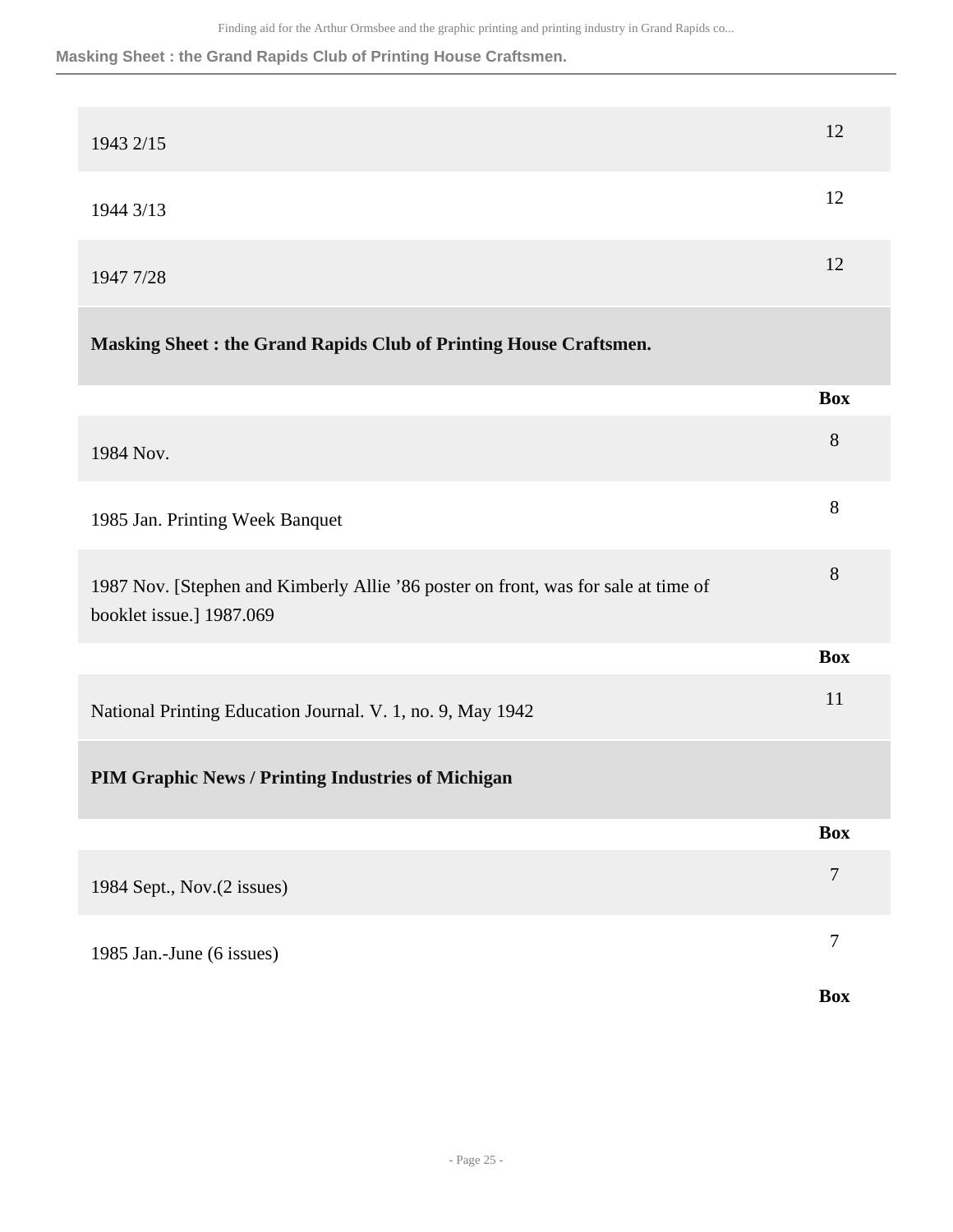**Series IV. Printing Examples**

<span id="page-25-0"></span>

| Printed Selling, Sept. 1950. Carpenter Paper Co., Grand Rapids.                                                                                                                                                                                                                                  | 7          |
|--------------------------------------------------------------------------------------------------------------------------------------------------------------------------------------------------------------------------------------------------------------------------------------------------|------------|
| Rochester Athenaeum and Mechanics Institute. Dept. of Publishing and Printing. Reprint.<br>From the General Bulletin, Rochester, N.Y. 1938.                                                                                                                                                      | 7          |
| Trade Compositor / International trade Composition Assoc. Feb. 1940. V. 21, no. 2.                                                                                                                                                                                                               | 6          |
| <b>Series IV. Printing Examples</b>                                                                                                                                                                                                                                                              |            |
|                                                                                                                                                                                                                                                                                                  | <b>Box</b> |
| Again! Chicago School of Printing Blazes the Trail! One folded sheet with 2 color<br>graphics on inner pages, and images of staff on shop on back.                                                                                                                                               | 5          |
| Book. Brown University Library: the Library of the College or University in the<br>English Colony of Rhode Island and Providence Plantations in new England in America,<br>1767-1782 / by Henry Bartlett Van Hoesen, Library. Providence, R.I.: privately printed,<br>n.d. No. 85 of 675 copies. | 5          |
| Desk Book of Type Speciments : Borders, Ornaments, Brass Rules and Cuts : catalogue<br>of printing machinery and printers' supplies. Chicago: American Type Founders Co.,<br>1900. 00. [2287]. 1 5/30/2002                                                                                       | 14         |
| Pamphlet. The Life of Benjamin Franklin in ten mural paintings / by Charles E. Mills. ca.<br>1949                                                                                                                                                                                                | 5          |
| "Open Sesame!": [poetry] / Thomas D. Stafford, n.d. Accompanied by letter signed by<br>E.G. Wier. Evidentially his literary selections. Green paper covers, 3 holes on left, gold<br>cord type.                                                                                                  | 11         |
|                                                                                                                                                                                                                                                                                                  |            |